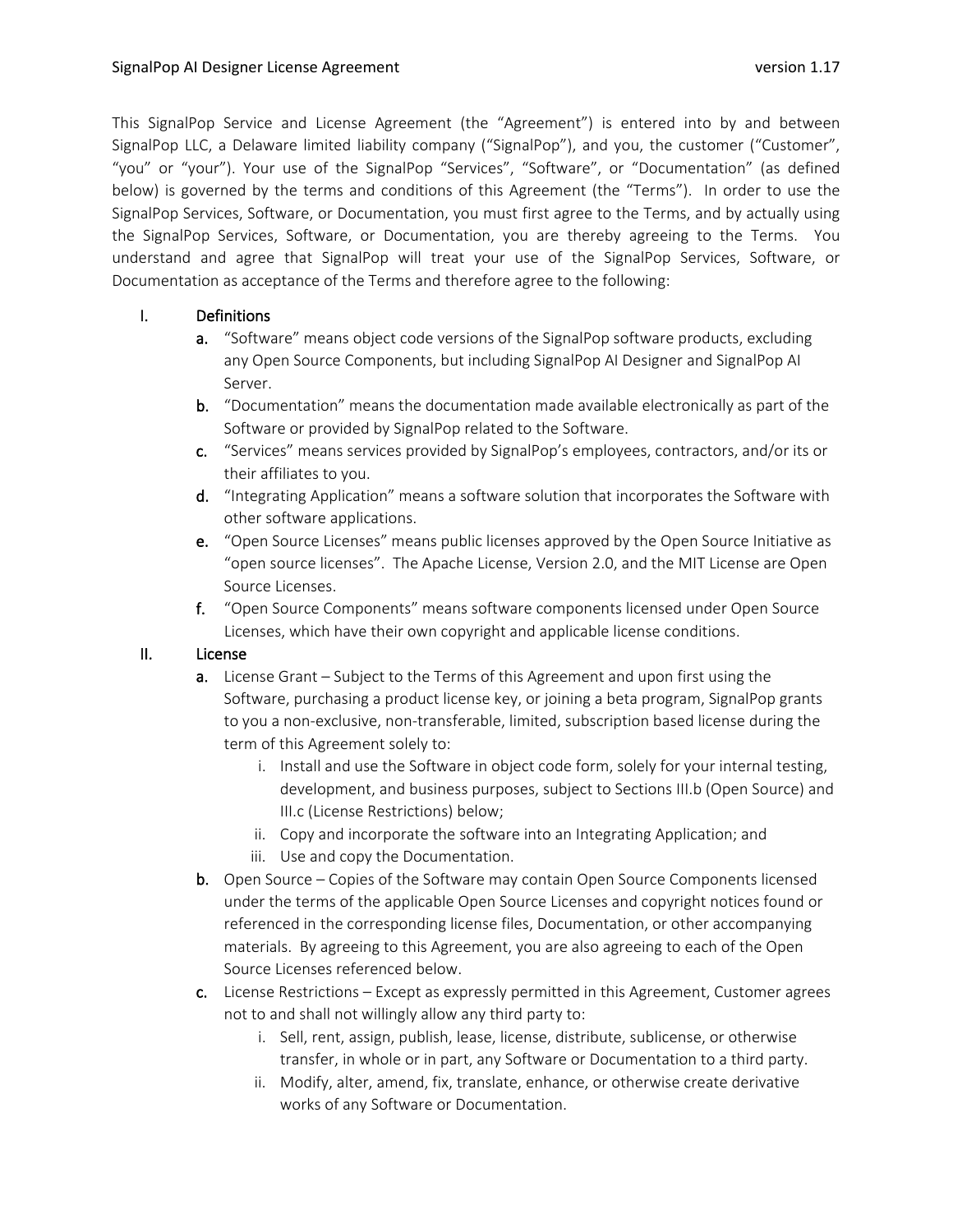- iii. Remove, disable, or otherwise create or implement any workaround to any security features contained within any Software or Documentation.
- iv. Decompile, disassemble, translate, reverse engineer, or otherwise attempt to derive source code from any Software, in whole or in part, for any purpose whatsoever.
- v. Allow access to or permit use of any Software by any user other than your employees or authorized third-party contractors who (A) are providing services to you and (B) agree in writing to abide by the terms of this Agreement; provided further that you shall be liable for any failure by any such employee or third-party contractor to comply with this Term of this Agreement;
- vi. Create, share, develop, license, install, use, or deploy any software (including third party software or services) to circumvent or provide access, permissions, or rights which violate the license keys used by any Software;
- vii. Change or delete any proprietary rights notices which appear in any Software or Documentation;
- viii. Use the Software or Documentation for purposes of competitive analysis, the development of any competing product or service, or any other purpose that is to SignalPop's commercial disadvantage.
- ix. Use the Software or Documentation in violation of any federal, state, or local law, regulation, or rule, including copyright laws.
- d. Expenses Incurred SignalPop is not responsible for any expenses incurred by you in connection with this Agreement. All fees are nonrefundable and made without right of set-off or chargeback. All amounts not paid when due are subject to a late fee of the lesser of two percent (2%) per month or the maximum amount allowable by law.
- e. Ownership SignalPop reserves and retains all intellectual property rights not expressly granted by it to you under this Agreement. Other than the licenses granted in this Agreement, SignalPop retains all right, title, and interest in and to the Software and Documentation and all derivatives thereof.

## III. Term and Termination

- a. Term The term of this Agreement starts on the date you first use the Software or Documentation, the date you purchase a license key, or the date a beta license key is assigned to you, whichever is earlier, and shall continue so long as a license key remains valid for such Software or Documentation. Thereafter, this Agreement will automatically renew for additional periods so long as you hold at least one valid and active license key that you have purchased or that was assigned to you for such Software or Documentation. In the event you have an active, valid license agreement with SignalPop to use any Services, Software, or Documentation and you use a license key that is not a beta license key and that you have not purchased (i.e. a license key obtained from a third party), this Agreement will immediately terminate.
- b. Effect of Termination Upon the expiration or termination of this Agreement:
	- i. All outstanding amounts owed by you to SignalPop under this Agreement will become immediately due and payable, and you agree to pay all such amounts immediately upon such expiration or termination;
	- ii. All licenses under this Agreement will terminate; and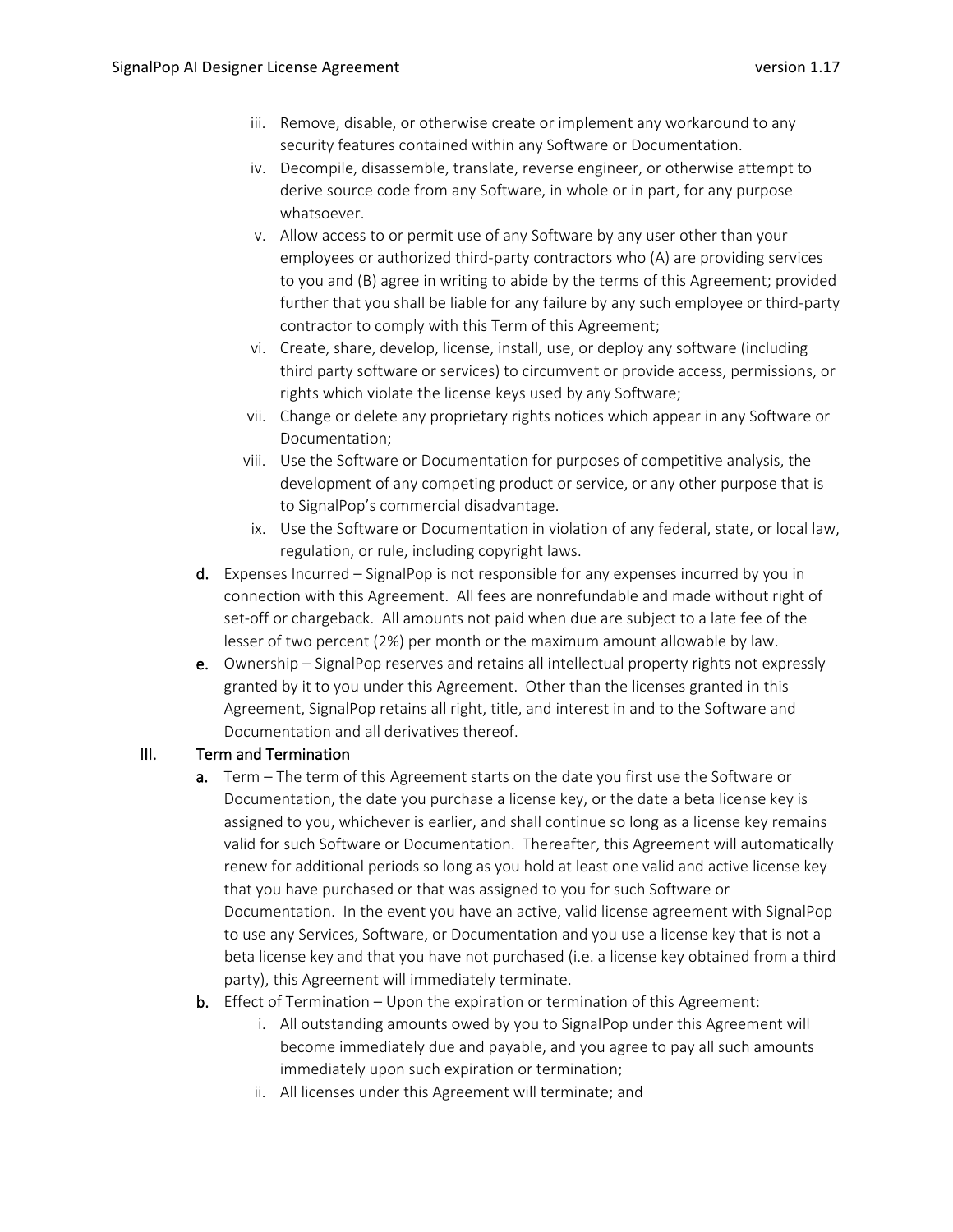- iii. All SignalPop Services provided or to be provided under this Agreement will terminate;
- iv. Customer will immediately cease using the Software and Documentation.
- c. Survival Sections I (Definitions), III.c (License Restrictions), III.e (Ownership), IV (Term and Termination), and V (Warranties, Disclaimer, and Indemnification) will survive the expiration or termination of this Agreement.
- IV. Warranties, Disclaimer, and Indemnification
	- a. Disclaimer of Warranty **UNLESS REQUIRED BY APPLICABLE LAW OR AGREED TO IN WRITING, THE SIGNALPOP SERVICES, SOFTWARE, AND DOCUMENTATION ARE PROVIDED ON AN "AS IS" BASIS, WITHOUT WARRANTIES OR CONDITIONS OF ANY KIND, EITHER EXPRESS, IMPLIED, STATUTORY, OR OTHERWISE, INCLUDING WITHOUT LIMITATION ANY WARRANTIES OR CONDITIONS OF TITLE, NON-INFRINGEMENT, MERCHANTABILITY, QUALITY, OR FITNESS FOR A PARTICULAR PURPOSE, AND WARRANTIES ARISING FROM A COURSE OF DEALING, USAGE, OR TRADE PRACTICE. WITHOUT LIMITING THE FOREGOING, SIGNALPOP PROVIDES NO WARRANTY OR UNDERTAKING, AND MAKES NO REPRESENTATIONS OF ANY KIND, WHETHER EXPRESS, IMPLIED, STATUTORY, OR OTHERWISE, THAT SUCH SERVICES, SOFTWARE, OR DOCUMENTATION WILL MEET YOUR REQUIREMENTS, ACHIEVE ANY INTENDED RESULTS, BE COMPATIBLE OR WORK WITH ANY OTHER SOFTWARE, APPLICATIONS, SYSTEMS OR SERVICES, OPERATE WITHOUT INTERRUPTION, MEET ANY PERFORMANCE OR RELIABILITY STANDARDS, OR BE ERROR FREE**. You are solely responsible for determining the appropriateness of using the Services, Software, and/or Documentation, and you assume any and all risks, known and unknown, associated with your exercise of any rights granted by this Agreement.
	- b. Limitations of Liability You recognize that artificial intelligence is an imperfect science based on probabilities, sparse and imperfect data, and many other unknown risks which may impact the performance of the Services, Software, or Documentation. For these reasons, in no event and under no legal theory, whether in tort (including negligence), contract, at law, in equity, or otherwise, unless required by applicable law or agreed to in writing, shall SignalPop or any of its affiliates ("Affiliates") be liable to you or any of your customers, clients, partners, affiliates, equity holders, directors, employees, agents, or representatives, or to any third party, for any damages, including any direct, indirect, special, incidental, exemplary, special, punitive, or consequential damages, of any character arising as a result of this License or out of the use of or inability to use any Services, Software, or Documentation (including but not limited to damages for loss of goodwill, work stoppage, computer failure, or malfunction, or any and all other commercial damages or losses, regardless of whether such damages were foreseeable and whether or not SignalPop, you or any of your customers, clients, partners, affiliates, equity holders, directors, employees, agents, or representatives, or any third party were advised of the possibility of such damages).

## V. General

a. Entire Agreement – This Agreement constitutes the entire agreement between you and SignalPop concerning the use of the Services, Software and Documentation. This Agreement supersedes all prior or contemporaneous discussions, proposals, and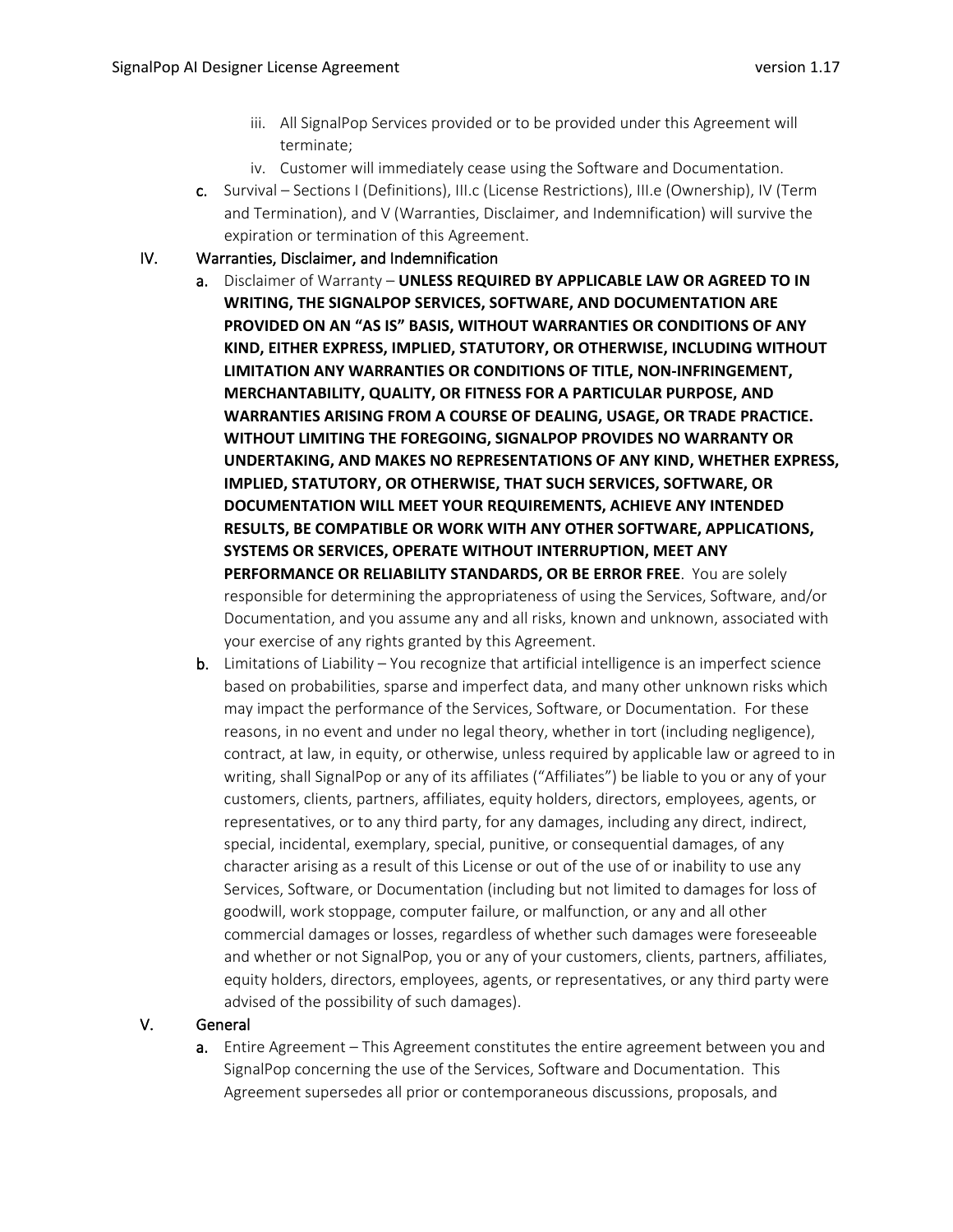agreements between you and SignalPop relating to the subject matter hereof. No amendment, modification, or waiver of any provisions of this Agreement shall be effective unless in writing and signed by both you and SignalPop.

- **b.** Severability If any provision of this Agreement is held to be invalid or unenforceable, the remaining provisions shall remain in full force and effect and such invalid or unenforceable provision shall be enforced to the maximum extent possible so as to effect the intent of the parties and shall be reformed to the extent necessary to make such provision valid and enforceable.
- c. Waiver No waiver of rights by you or SignalPop may be implied from any actions or failures to enforce your or SignalPop's rights under this Agreement.
- d. Force Majeure Neither party to this Agreement shall be liable to the other for any delay or failure to perform due to causes beyond its reasonable control (excluding payment of monies due).
- e. No Third Party Beneficiaries Unless otherwise specifically stated, the terms of this Agreement are intended to be and are solely for the benefit of you and SignalPop and do not create any right in favor of any third party.
- f. Governing Law and Jurisdiction This Agreement shall be governed by the laws of the State of Washington, without reference to the principles of conflicts of law. The provisions of the Uniform Computerized Information Transaction Act and United Nations Conventions on Contracts for the International Sale of Goods shall not apply to this Agreement. Any litigation related to this Agreement shall be brought in the state or federal courts located in King County, Washington and only in those courts, and you irrevocably waive any objections to such venue.

### VI. Government Regulation

- a. Export Restrictions You acknowledge that the Software and Documentation are subject to export restrictions by the U.S. government and import restrictions by certain foreign governments. You may not export or re-export the Software or Documentation except in compliance with the U.S. Export Administration Act and related rules and regulations and similar non-U.S. government restrictions, if applicable. You shall not and shall not allow any third-party to remove or export from the United States or allow the export or reexport of any Software or Documentation or any direct product thereof:
	- i. Into (or to a national or resident of) any embargoed or terrorist-supporting country;
	- ii. To anyone on the U.S. Commerce Department's Table of Denial Orders or U.S. Treasury Department's list of Specially Designated Nationals;
	- iii. To any country to which such export or re-export is restricted or prohibited, or as to which the U.S. government or any agency thereof requires an export license or other governmental approval at the time of export or re-export without first obtaining such license or approval; or
	- iv. Otherwise in violation of any export or import restrictions, laws or regulations of any United States or foreign agency or authority.
- b. Customer Assurances You agree to the foregoing and represent and warrant that you are not located in, under the control of, or a national or resident of any such prohibited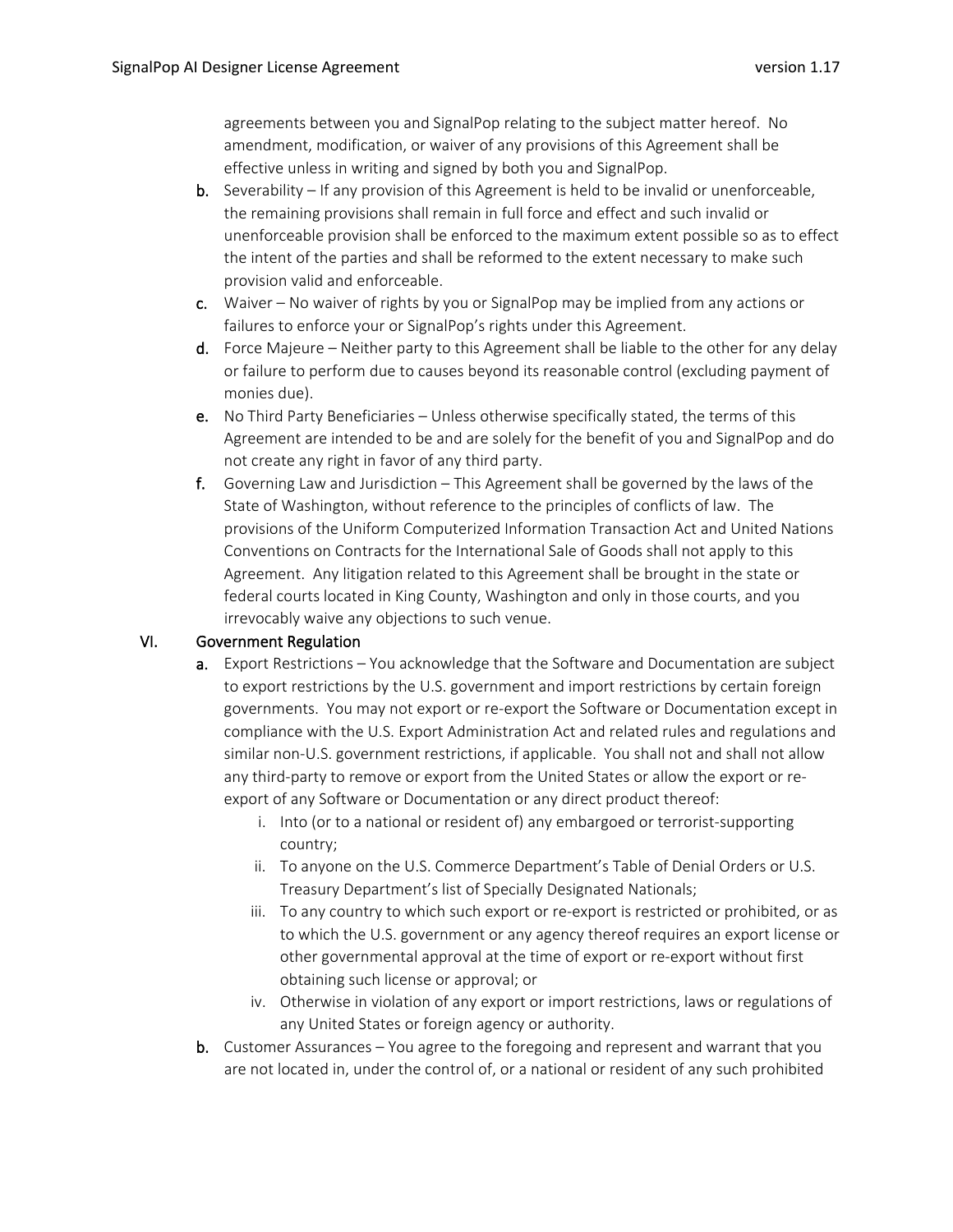country or on any such prohibited party list. The Software and Documentation are further restricted from being used for:

- i. Terrorist activity; or
- ii. The design or development of nuclear, chemical, or biological weapons or missile technology without the prior permission of the U.S. government.
- c. Customer Compliance You shall at all times comply with all applicable laws and regulations in performing under this Agreement, including without limitation any applicable anti-corruption laws.
- d. Classification The Software and Documentation are deemed to be "commercial computer software" and "commercial computer software documentation", respectively, pursuant to DFAR Section 227.7202 and FAR Section 12.212(b), as applicable. Any use, modification, reproduction, release, performing, displaying, or disclosing of the Software or Documentation by the U.S. government shall be governed solely by the terms of this Agreement.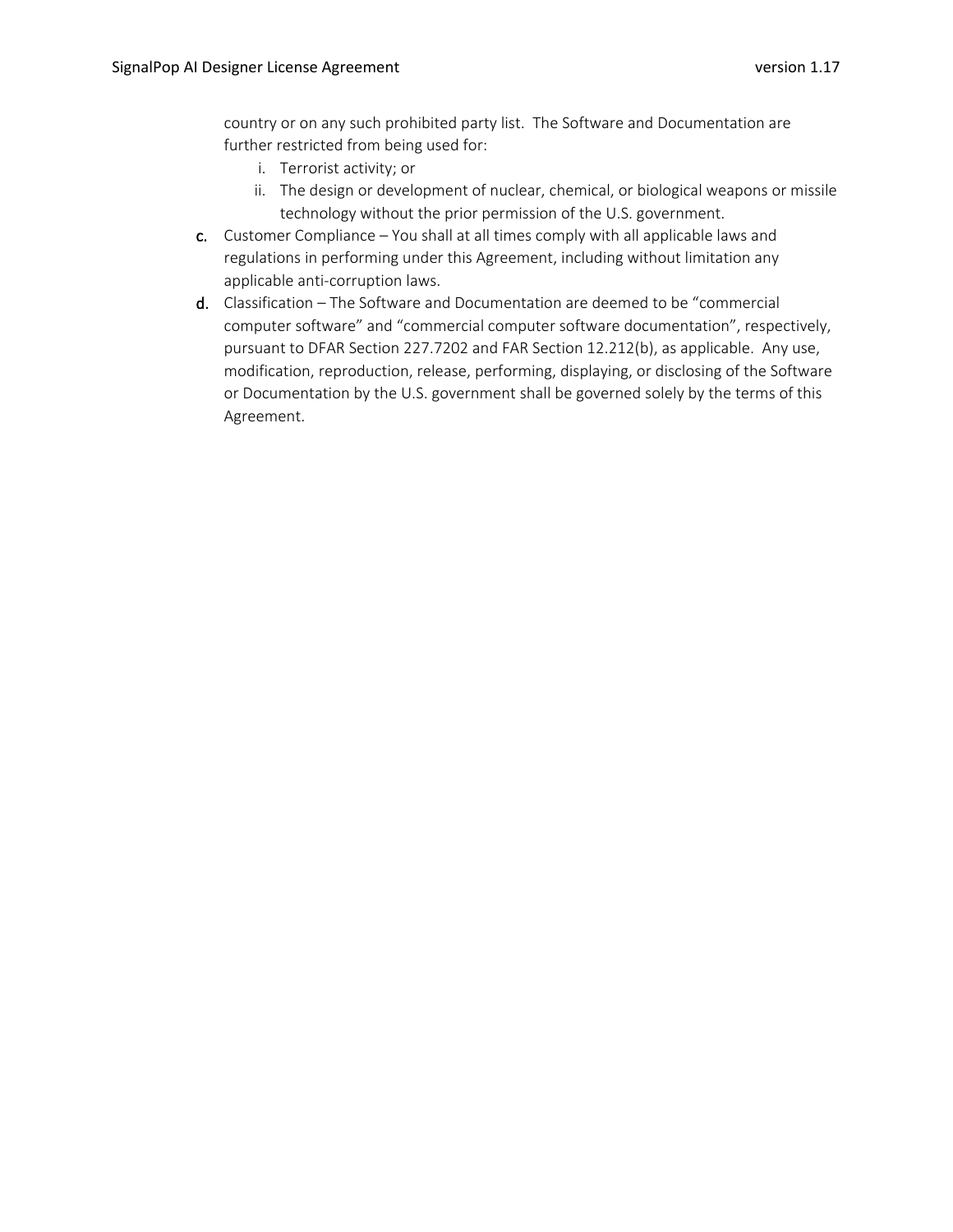### VII. Declaration

- a. MyCaffe some parts of the Software may be derived from or otherwise use the MyCaffe AI Platform, which is an open-source project licensed under the Apache License Version 2.0 - for the MyCaffe license please see [MyCaffe License.](https://github.com/MyCaffe/MyCaffe/blob/master/LICENSE) For the MyCaffe open source project, please see the [MyCaffe GitHub.](https://github.com/MyCaffe/MyCaffe/blob/master/LICENSE)
- b. Caffe Some parts of the Software may be derived from or otherwise use algorithms found in the Berkeley Caffe code, which is a BSD-licensed open-source project. The Caffe license is as follows.

\*\* begin Caffe License \*\*<br>Copyright (c) 2014, 2015, The Regents of the University of California (Regents)<br>All rights reserved. All other contributions:<br>Copyright (c) 2014, 2015, the respective contributors<br>All rights reserved.

Caffe uses a shared copyright model: each contributor holds copyright over<br>their contributions to Caffe. The project versioning records all such<br>contribution and copyright details. If a contributor wants to further mark<br>th committed.

#### LICENSE

Redistribution and use in source and binary forms, with or without<br>modification, are permitted provided that the following conditions are met:

- 1. Redistributions of source code must retain the above copyright notice, this 1. Next reflections of source that the following disclaimer.<br>2. Redistributions in binary form must reproduce the above copyright notice,
- this list of conditions and the following disclaimer in the documentation<br>and/or other materials provided with the distribution.

THIS SOFTWARE IS PROVIDED BY THE COPYRIGHT HOLDERS AND CONTRIBUTORS "AS IS" AND ANY EXPRESS OR IMPLIED WARRANTIES, INCLUDING, BUT NOT LIMITED TO, THE IMPLIED WARRANTIES OF MERCHANTABILITY AND FITNESS FOR A PARTICULAR PURPO SOFTWARE, EVEN IF ADVISED OF THE POSSIBILITY OF SUCH DAMAGE.

#### **CONTRIBUTION AGREEMENT**

By contributing to the BVLC/caffe repository through pull-request, comment,<br>or otherwise, the contributor releases their content to the license and copyright terms herein.

\*\* end Caffe License

Some parts of MyCaffe are derived from forks off the Caffe source (such as the GradientScalerLayer, forked a[t https://github.com/ddtm/caffe\)](https://github.com/ddtm/caffe) which are also covered under the Caffe license above.

Some parts of MyCaffe are derived from forks off the Caffe source (such as the UnPoolingLayer, forked a[t https://github.com/HyeonwooNoh/caffe\)](https://github.com/HyeonwooNoh/caffe) which are also bound by the Caffe License above.

Some parts of MyCaffe are derived from forks off the Caffe source (such as the UnPoolingLayer1, forked at [https://github.com/mariolew/caffe-unpooling\)](https://github.com/mariolew/caffe-unpooling) which are also bound by the Caffe License above.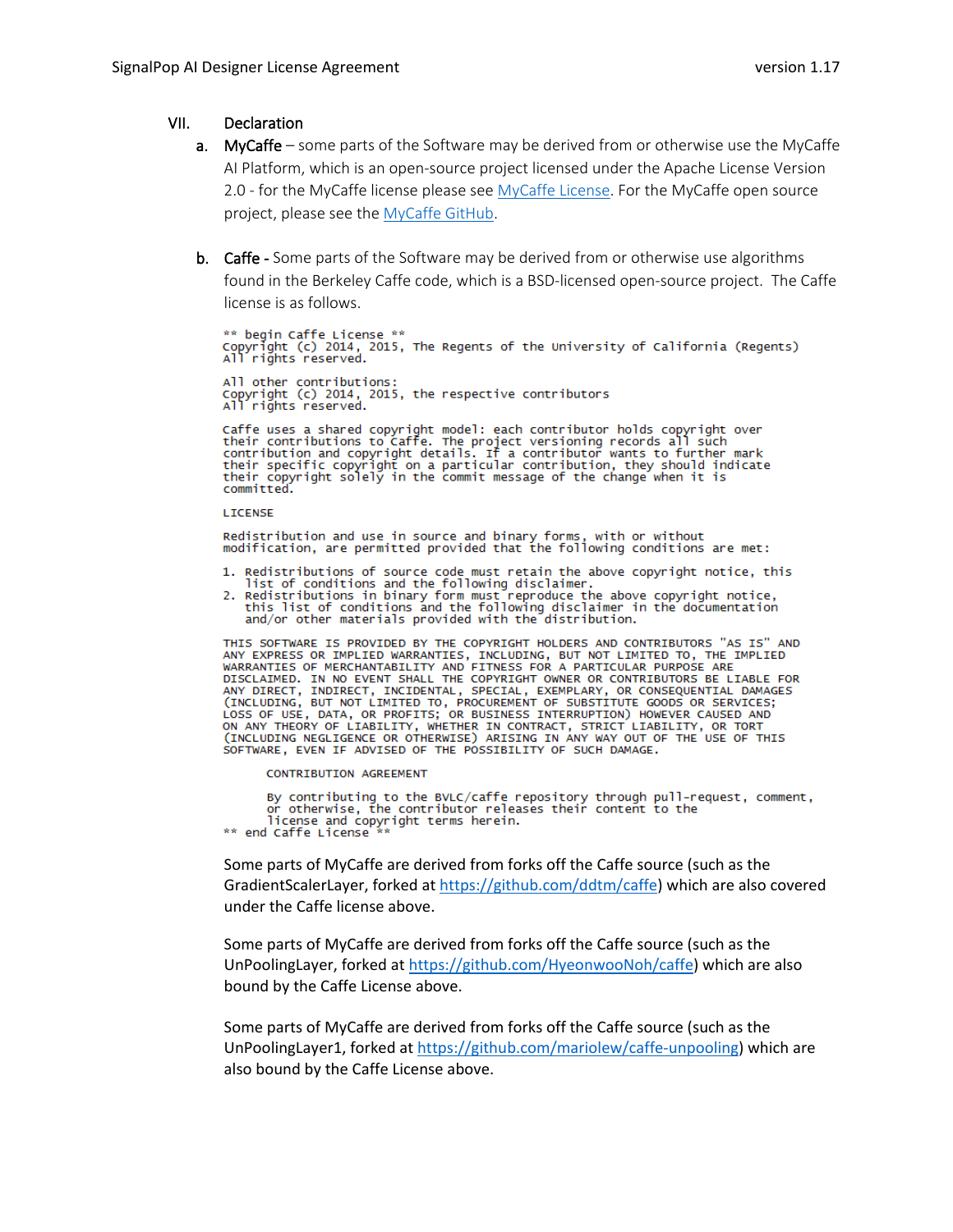**c. NVCaffe/Caffe SSD** – Some parts of the Software or the MyCaffe AI Platform may be derived from or otherwise use the NVCaffe/Caffe SSD version of Caffe which is licensed as follows:

```
** begin NVCaffe/Caffe SSD license **
COPYRIGHT
```
All changes from Caffe SSD (https://github.com/weiliu89/caffe/tree/ssd) Copyright (c) 2015, 2016 Wei Liu (UNC Chapel Hill), Dragomir Anguelov (Zoox), Dumitru Erhan (Google), Christian Szegedy (Google), Scott Reed (UMich Ann Arbor), Cheng-Yang Fu (UNC Chapel Hill), Alexander C. Berg (UNC Chapel Hill). All rights reserved.

All contributions by the University of California: Copyright (c) 2014, 2015, The Regents of the University of California (Regents) All rights reserved.

All other contributions: Copyright (c) 2014, 2015, the respective contributors All rights reserved.

Caffe uses a shared copyright model: each contributor holds copyright over their contributions to Caffe. The project versioning records all such contribution and copyright details. If a contributor wants to further mark their specific copyright on a particular contribution, they should indicate their copyright solely in the commit message of the change when it is committed.

### LICENSE

Redistribution and use in source and binary forms, with or without modification, are permitted provided that the following conditions are met:

- 1. Redistributions of source code must retain the above copyright notice, this list of conditions and the following disclaimer.
- 2. Redistributions in binary form must reproduce the above copyright notice, this list of conditions and the following disclaimer in the documentation and/or other materials provided with the distribution.

THIS SOFTWARE IS PROVIDED BY THE COPYRIGHT HOLDERS AND CONTRIBUTORS "AS IS" AND ANY EXPRESS OR IMPLIED WARRANTIES, INCLUDING, BUT NOT LIMITED TO, THE IMPLIED WARRANTIES OF MERCHANTABILITY AND FITNESS FOR A PARTICULAR PURPOSE ARE DISCLAIMED. IN NO EVENT SHALL THE COPYRIGHT OWNER OR CONTRIBUTORS BE LIABLE FOR ANY DIRECT, INDIRECT, INCIDENTAL, SPECIAL, EXEMPLARY, OR CONSEQUENTIAL DAMAGES (INCLUDING, BUT NOT LIMITED TO, PROCUREMENT OF SUBSTITUTE GOODS OR SERVICES; LOSS OF USE, DATA, OR PROFITS; OR BUSINESS INTERRUPTION) HOWEVER CAUSED AND ON ANY THEORY OF LIABILITY, WHETHER IN CONTRACT, STRICT LIABILITY, OR TORT (INCLUDING NEGLIGENCE OR OTHERWISE) ARISING IN ANY WAY OUT OF THE USE OF THIS SOFTWARE, EVEN IF ADVISED OF THE POSSIBILITY OF SUCH DAMAGE.

#### CONTRIBUTION AGREEMENT

By contributing to the BVLC/caffe repository through pull-request, comment, or otherwise, the contributor releases their content to the license and copyright terms herein. \*\* end NVCaffe/Caffe SSD license \*\*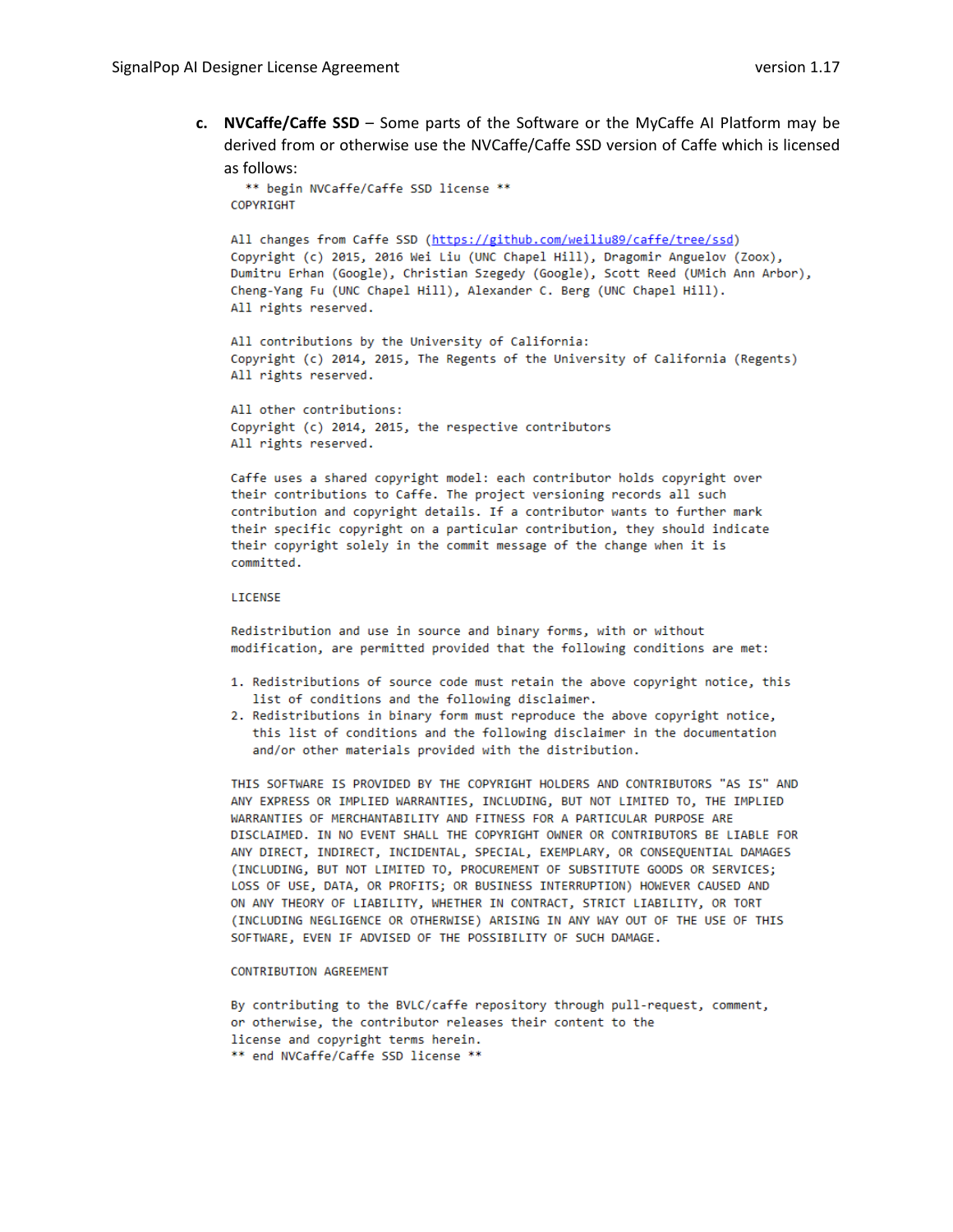d. t-SNE - Some parts of the Software and the MyCaffe AI Platform may be derived from the t-SNE algorithm developed by Laurens van der Maaten. The t-SNE license is as follows:

\*\* begin t-SNE License \*\*<br>Copyright (c) 2014, Laurens van der Maaten (Delft University of Technology)<br>All rights reserved. \*\* begin t-SNE License \*\* Redistribution and use in source and binary forms, with or without<br>modification, are permitted provided that the following conditions are met: 1. Redistributions of source code must retain the above copyright<br>notice, this list of conditions and the following disclaimer. notice, this list of conditions and the following disclaimer.<br>2. Redistributions in binary form must reproduce the above copyright<br>notice, this list of conditions and the following disclaimer in the<br>documentation and/or ot must display the following acknowledgement:<br>This product includes software developed by the Delft University of Technology.<br>4. Neither the name of the Delft University of Technology nor the names of its contributors may be used to endorse or promote products derived from this software without specific prior written permission. THIS SOFTWARE IS PROVIDED BY LAURENS VAN DER MAATEN ''AS IS'' AND ANY EXPRESS THIS SOFTWARE IS PROVIDED BY LANGENS VAN DER MAATED TO, THE IMPLIED WARRANTIES<br>OF IMPLIED WARRANTIES, INCLUDING, BUT NOT LIMITED TO, THE IMPLIED WARRANTIES<br>OF MERCHANTABILITY AND FITNESS FOR A PARTICULAR PURPOSE ARE DISCLA INCIDENTAL. PROCUREMENT OF SUBSTITUTE GOODS OR SERVICES; LOSS OF USE, DATA, OR PROFITS; OR BUSTING CONTRACT, STRICT LIABLY, OR TORT (INCLUDING NEGLIGENCE OR OTHERWISE) ARISING CONTRACT, STRICT LIABLY, OR TORT (INCLUDING NEGLIGENCE OR

- 
- e. t-SNE with CUDA and Barnes Hut Some parts of the Software and the MyCaffe AI

Platform may be derived from the open-source t-SNE with CUDA and Barnes Hut project developed by George Dimitriadis under the MIT license as follows:

\*\* begin t-SNE with CUDA and Barnes Hut License \*\* MIT License Copyright (c) 2016 George Dimitriadis

Permission is hereby granted, free of charge, to any person obtaining a copy<br>of this software and associated documentation files (the "Software"), to deal or this software without restriction, including without limitation the rights<br>to use, copy, modify, merge, publish, distribute, sublicense, and/or sell<br>copies of the Software, and to permit persons to whom the Software is<br>

The above copyright notice and this permission notice shall be included in all copies or substantial portions of the Software.

THE SOFTWARE IS PROVIDED "AS IS", WITHOUT WARRANTY OF ANY KIND, EXPRESS OR<br>IMPLIED, INCLUDING BUT NOT LIMITED TO THE WARRANTIES OF MERCHANTABILITY, FITNESS FOR A PARTICULAR PURPOSE AND NONINFRINGEMENT. IN NO EVENT SHALL THE AUTHORS OR COPYRIGHT HOLDERS BE LIABLE FOR ANY CLAIM, DAMAGES OR OTHER LIABILITY, WHETHER IN AN ACTION OF CONTRACT, TORT OR OTHERWISE, ARISING FROM,<br>OUT OF OR IN CONNECTION WITH THE SOFTWARE OR THE USE OR OTHER DEALINGS IN THE SOFTWARE.

\* end t-SNE with CUDA and Barnes Hut License \*\*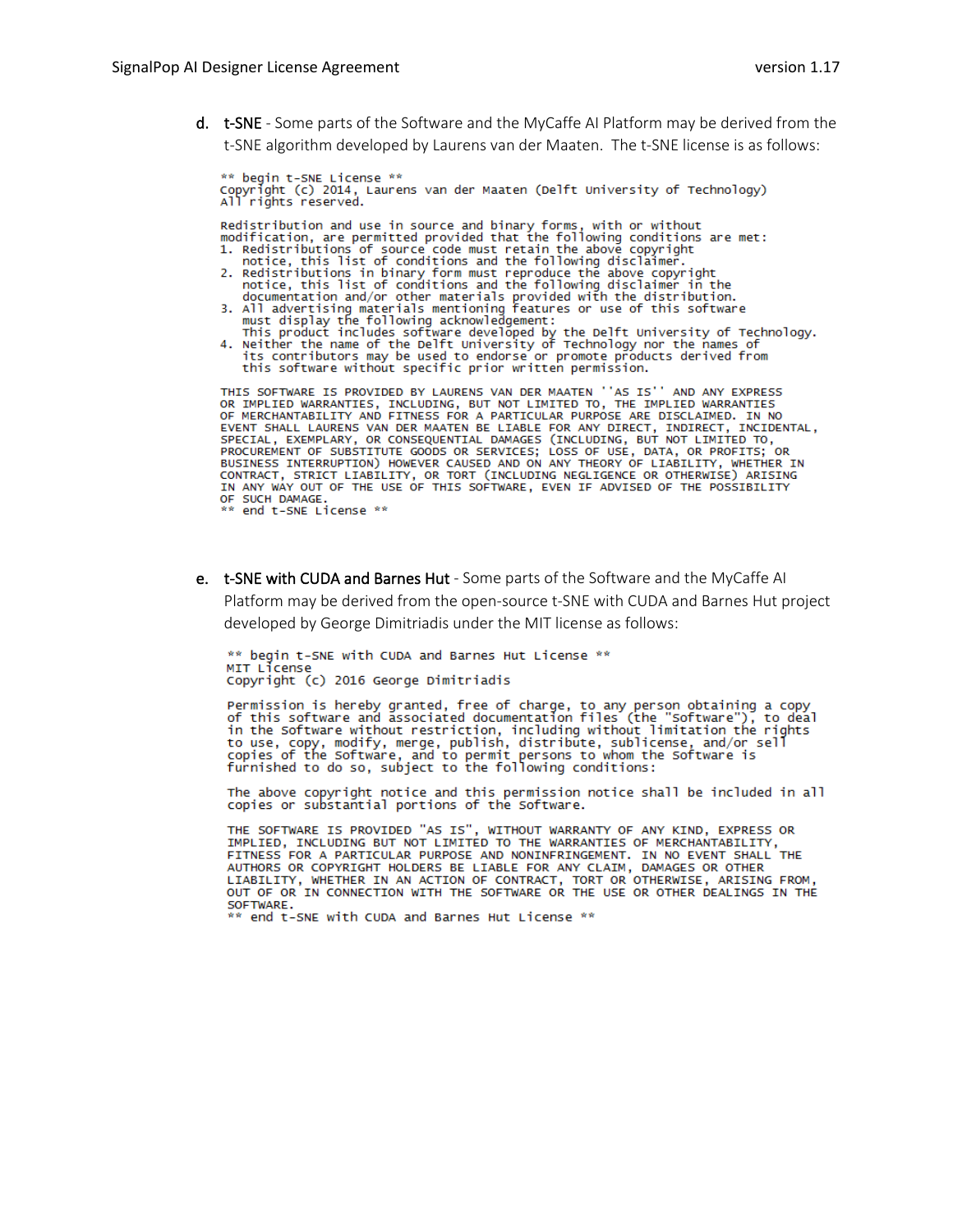f. GPU MemTest - Some parts of MyCaffe are derived from the open-source GPU MemTest project developed by Innovative Systems Lab, National Center for Supercomputing Applications under the Illinois Open Source License as follows:

\*\* begin GPU MemTest License \*\*<br>Illinois Open Source License University of Illinois / NCSA Open Source License Copyright © 2009, University of Illinois.All rights reserved. Developed by : Innovative Systems Lab<br>National Center for Supercomputing Applications<br>http ://www.ncsa.uiuc.edu/AboutUs/Directorates/ISL.html

Permission is hereby granted, free of charge, to any person obtaining a copy of<br>this software and associated documentation files(the "software"), to deal with<br>the Software without restriction, including without limitation

\* Redistributions of source code must retain the above copyright notice, this list of conditions and the following disclaimers.

 $*$  Redistributions in binary form must reproduce the above copyright notice, this list<br>of conditions and the following disclaimers in the documentation and / or other materials<br>provided with the distribution.

\* Neither the names of the Innovative Systems Lab, the National Center for Supercomputing<br>Applications, nor the names of its contributors may be used to endorse or promote products<br>derived from this Software without specif

THE SOFTWARE IS PROVIDED "AS IS", WITHOUT WARRANTY OF ANY KIND, EXPRESS OR IMPLIED,<br>INCLUDING BUT NOT LIMITED TO THE WARRANTIES OF MERCHANTABILITY, FITNES FOR A<br>PARTICULAR PURPOSE AND NONINFRINGEMENT.IN NO EVENT SHALL THE CONTRACT, TORT OR OTHERWISE, ARISING FROM, OUT OF OR IN CONNECTION WITH THE SOFTWARE<br>OR THE USE OR OTHER DEALINGS WITH THE SOFTWARE.<br>\*\* end GPU MemTest License \*\*

g. GS-PCA - Some parts of MyCaffe are derived from the GS-PCA algorithm described in the article by M. Andrecut, "Parallel GPU Implementation of Iterative PCA Algorithms", arXiv, 2008.<https://arxiv.org/abs/0811.1081> which are used with permission.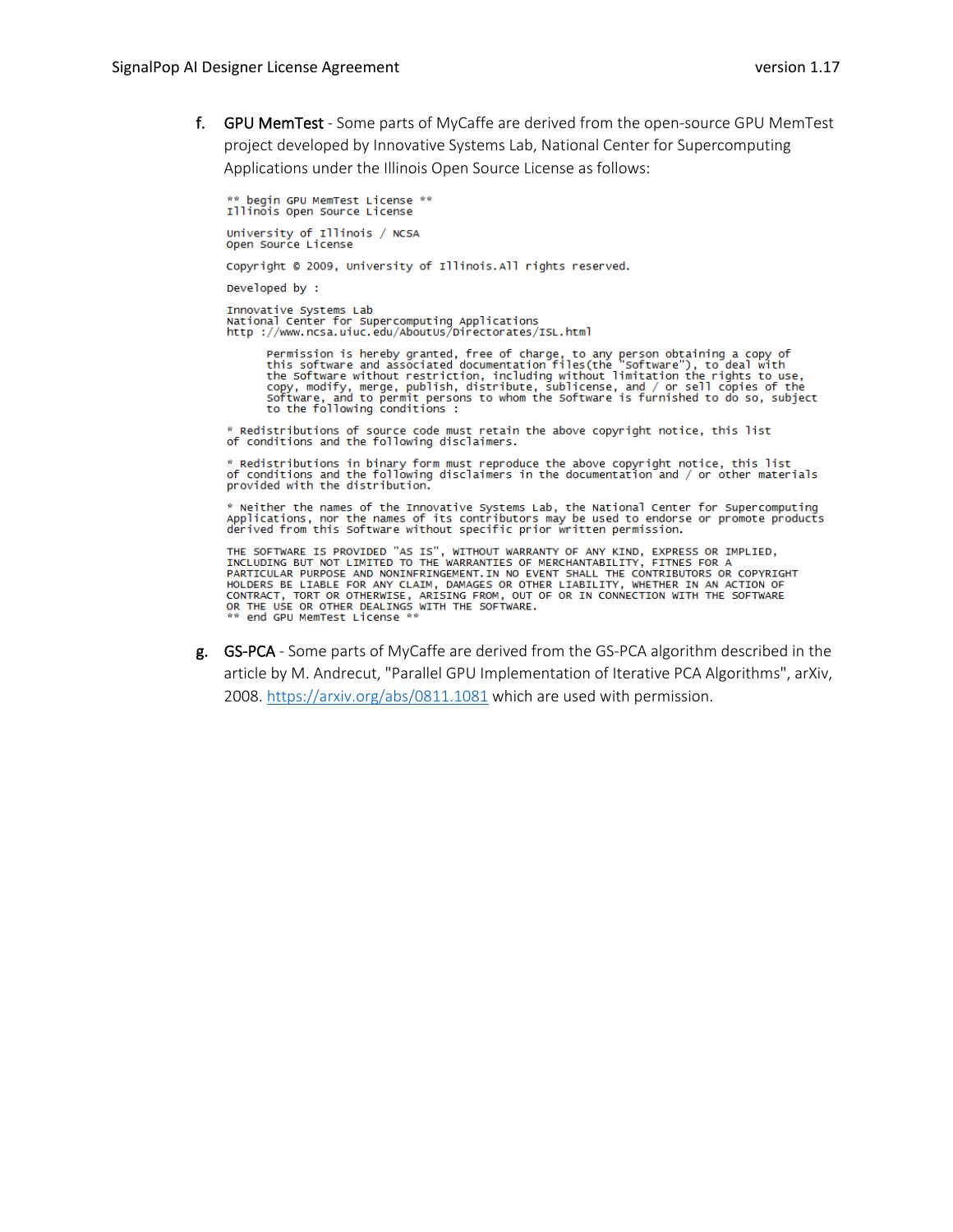h. NCCL - Some portions of the Software and the MyCaffe AI Platform (uses nccl-windows) may be derived from the open-source NCCL 'Nickel' project by NVIDIA under the following license:

\*\* begin NCCL 'Nickel' License\*\* Copyright (c) 2015-2016, NVIDIA CORPORATION, All rights reserved.

Redistribution and use in source and binary forms, with or without modification, are permitted provided that the following conditions are met:

- \* Redistributions of source code must retain the above copyright notice, this list of conditions and the following disclaimer.
- Redistributions in binary form must reproduce the above copyright<br>notice, this list of conditions and the following disclaimer in the<br>documentation and/or other materials provided with the distribution.
- Example of NVIDIA CORPORATION, Lawrence Berkeley National<br>Laboratory, the U.S. Department of Energy, nor the names of their contributors may be used to endorse or promote products derived from this software without specific prior written permission.

THIS SOFTWARE IS PROVIDED BY THE COPYRIGHT HOLDERS 'AS IS'' AND ANY EXPRESS OR IMPLIED WARRANTIES, INCLUDING, BUT NOT LIMITED TO, THE<br>IMPLIED WARRANTIES OF MERCHANTABILITY AND FITNESS FOR A PARTICULAR PURPOSE ARE DISCLAIMED. IN NO EVENT SHALL THE COPYRIGHT OWNER OR CONTRIBUTORS BE LIABLE FOR ANY DIRECT, INDIRECT, INCIDENTAL, SPECIAL, EXEMPLARY, OR CONSEQUENTIAL DAMAGES (INCLUDING, BUT NOT LIMITED TO, PROCUREMENT OF SUBSTITUTE GOODS OR SERVICES; LOSS OF USE, DATA, OR PROFITS; OR BUSINESS INTERRUPTION) HOWEVER CAUSED AND ON ANY THEORY<br>OF LIABILITY, WHETHER IN CONTRACT, STRICT LIABILITY, OR TORT<br>(INCLUDING NEGLIGENCE OR OTHERWISE) ARISING IN ANY WAY OUT OF THE USE OF THIS SOFTWARE. EVEN IF ADVISED OF THE POSSIBILITY OF SUCH DAMAGE.

The U.S. Department of Energy funded the development of this software under subcontract 7078610 with Lawrence Berkeley National Laboratory. \*\* end NCCL 'Nickel' License\*\*

i. DocPanelSuite - Some portions of the Software are derived from the open-source DocPanelSuite project by Weifen Luo under the following license:

\*\* begin DocPanelSuite License \*\* The MIT License

Copyright (c) 2007 Weifen Luo (email: weifenluo@yahoo.com)

Permission is hereby granted, free of charge, to any person obtaining a copy of this software and associated documentation files (the "software"), to deal in the software without restriction, including without limitation t

The above copyright notice and this permission notice shall be included in all copies or substantial portions of the Software.

THE SOFTWARE IS PROVIDED "AS IS", WITHOUT WARRANTY OF ANY KIND, EXPRESS OR IMPLIED,<br>INCLUDING BUT NOT LIMITED TO THE WARRANTIES OF MERCHANTABILITY, FITNESS FOR A<br>PARTICULAR PURPOSE AND NONINFRINGEMENT. IN NO EVENT SHALL TH PARTICULAR PURPOSE AND NONINFRINGEMENT. IN NO EVENT SHALL THE AUTHORS OR COPYRIGHT<br>HOLDERS BE LIABLE FOR ANY CLAIM, DAMAGES OR OTHER LIABILITY, WHETHER IN AN ACTION OF<br>CONTRACT, TORT OR OTHERWISE, ARISING FROM, OUT OF OR I

j. ResNet-56 for CIFAR – the ResNet-56 model was derived from the open-source ResNet-56 model by Yihui He at<https://github.com/yihui-he/resnet-cifar10-caffe>under the license: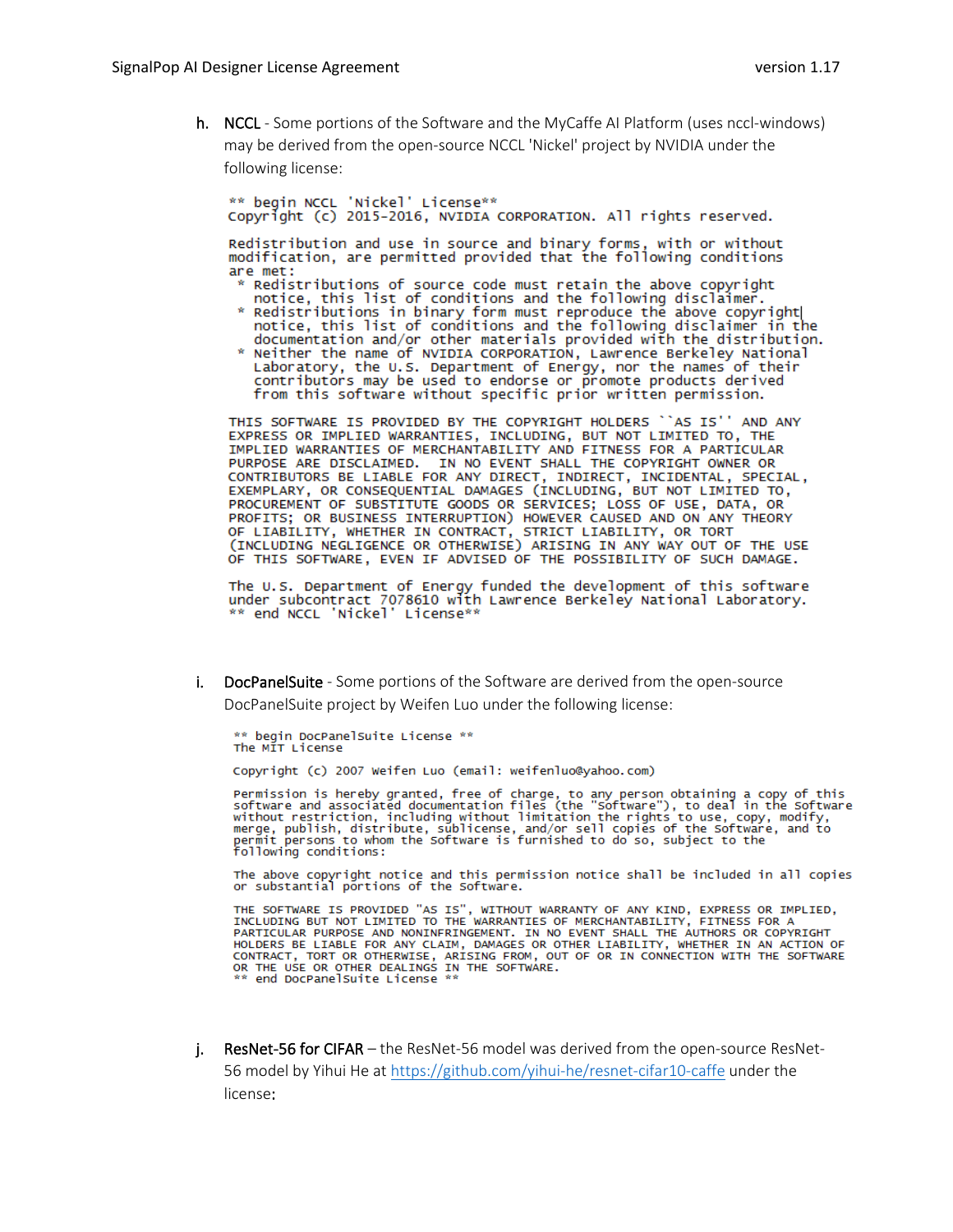\*\* begin ResNet-56 License \*\* MIT License

Copyright (c) 2016 Yihui He 何宜晖

Permission is hereby granted, free of charge, to any person obtaining a copy of this software and associated documentation files (the "Software"), to deal in the Software without restriction, including without limitation the rights to use, copy, modify, merge, publish, distribute, sublicense, and/or sell copies of the Software, and to permit persons to whom the Software is furnished to do so, subject to the following conditions:

The above copyright notice and this permission notice shall be included in all copies or substantial portions of the Software.

THE SOFTWARE IS PROVIDED "AS IS", WITHOUT WARRANTY OF ANY KIND, EXPRESS OR IMPLIED, INCLUDING BUT NOT LIMITED TO THE WARRANTIES OF MERCHANTABILITY, FITNESS FOR A PARTICULAR PURPOSE AND NONINFRINGEMENT. IN NO EVENT SHALL THE AUTHORS OR COPYRIGHT HOLDERS BE LIABLE FOR ANY CLAIM, DAMAGES OR OTHER LIABILITY, WHETHER IN AN ACTION OF CONTRACT, TORT OR OTHERWISE, ARISING FROM, OUT OF OR IN CONNECTION WITH THE SOFTWARE OR THE USE OR OTHER DEALINGS IN THE SOFTWARE.

\*\* end ResNet-56 License \*\*

- k. VGG models for Neural Style Transfer the VGG16 and VGG19 model was derived from the open-source VGG models by K. Simonyan, A. Zisserman and available at [http://www.robots.ox.ac.uk/~vgg/research/very\\_deep/](http://www.robots.ox.ac.uk/%7Evgg/research/very_deep/) under the Creative Commons Attribution License [\(https://creativecommons.org/licenses/by/4.0/\)](https://creativecommons.org/licenses/by/4.0/), also see 'Very Deep Convolutional Networks for Large-Scale Image Recognition' [\(https://arxiv.org/pdf/1409.1556.pdf\)](https://arxiv.org/pdf/1409.1556.pdf) by K. Simonyan, A. Zisserman, arXiv:1409.1556
- l. A3C Some portions of the Software may use portions of the MyCaffe AI Platform that were re-written using or were inspired by the open-source A3C implementation from Jaromír Janisch located at<https://github.com/jaara/AI-blog/blob/master/CartPole-A3C.py> and licensed under the MIT License [\(https://github.com/jaara/AI](https://github.com/jaara/AI-blog/blob/master/LICENSE)[blog/blob/master/LICENSE\)](https://github.com/jaara/AI-blog/blob/master/LICENSE):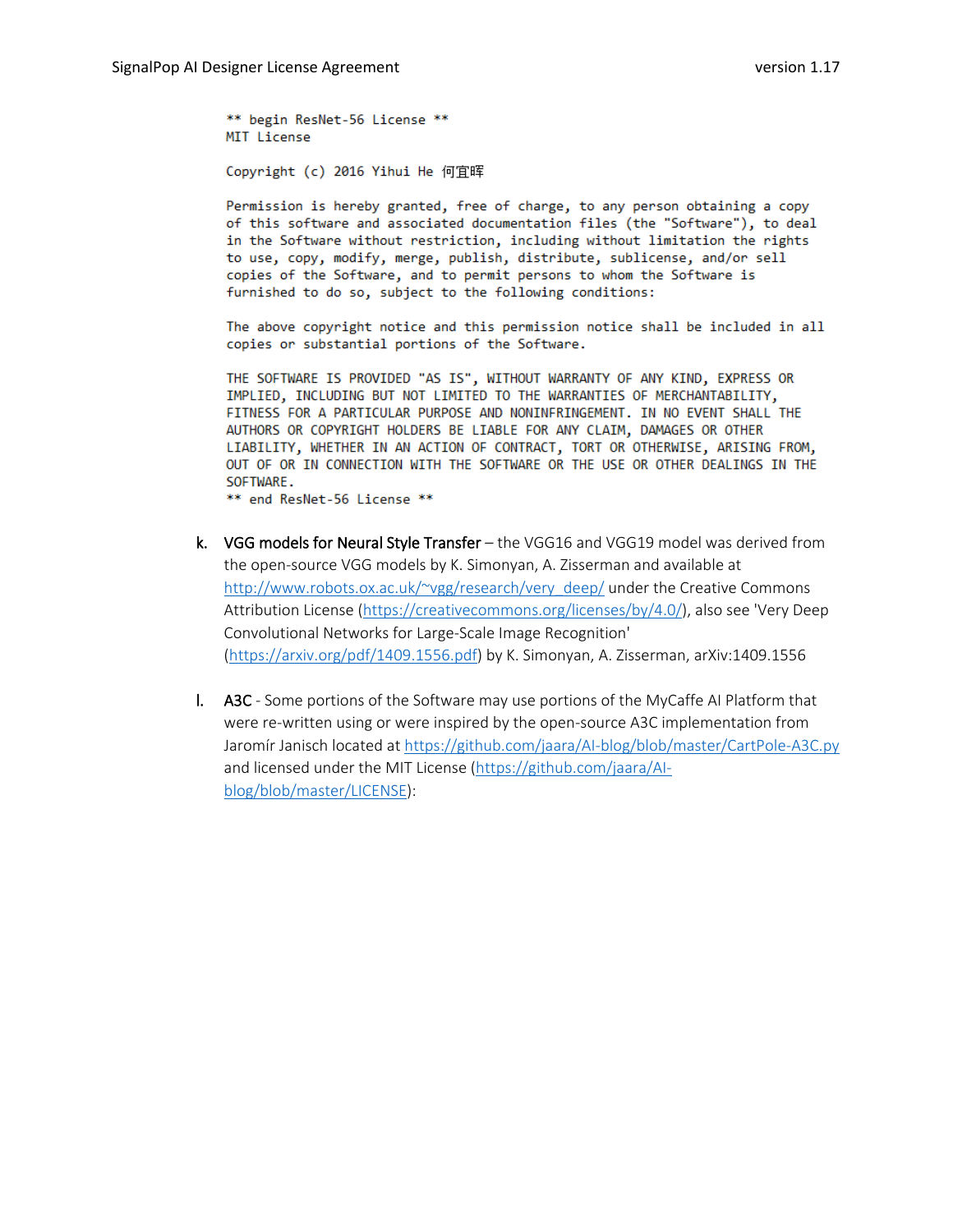\*\* begin Janisch 'A3C' License\*\* MIT License

Copyright (c) 2018 Jaromír Janisch

Permission is hereby granted, free of charge, to any person obtaining a copy of this software and associated documentation files (the "Software"), to deal in the Software without restriction, including without limitation the rights to use, copy, modify, merge, publish, distribute, sublicense, and/or sell copies of the Software, and to permit persons to whom the Software is furnished to do so, subject to the following conditions:

The above copyright notice and this permission notice shall be included in all copies or substantial portions of the Software.

THE SOFTWARE IS PROVIDED "AS IS", WITHOUT WARRANTY OF ANY KIND, EXPRESS OR IMPLIED, INCLUDING BUT NOT LIMITED TO THE WARRANTIES OF MERCHANTABILITY, FITNESS FOR A PARTICULAR PURPOSE AND NONINFRINGEMENT. IN NO EVENT SHALL THE AUTHORS OR COPYRIGHT HOLDERS BE LIABLE FOR ANY CLAIM, DAMAGES OR OTHER LIABILITY, WHETHER IN AN ACTION OF CONTRACT, TORT OR OTHERWISE, ARISING FROM, OUT OF OR IN CONNECTION WITH THE SOFTWARE OR THE USE OR OTHER DEALINGS IN THE SOFTWARE.

\*\* end Janisch 'A3C' License\*\*

l. DQN and C51- Some portions of the Software may use portions of the MyCaffe AI Platform that use directly or are derivative versions of the open-source Google dopamine open-source project located at: [https://github.com/google/dopamine,](https://github.com/google/dopamine) including the DQN and Rainbow Agents located at:

[https://github.com/google/dopamine/blob/master/dopamine/agents/dqn/dqn\\_agent.py](https://github.com/google/dopamine/blob/master/dopamine/agents/dqn/dqn_agent.py) and [https://github.com/google/dopamine/blob/master/dopamine/agents/rainbow/rainbow\\_agent.py](https://github.com/google/dopamine/blob/master/dopamine/agents/rainbow/rainbow_agent.py) all licensed under the Apache 2.0 License

[\(https://github.com/google/dopamine/blob/master/LICENSE\)](https://github.com/google/dopamine/blob/master/LICENSE)

\*\* begin google/dopamine License \*\* Copyright 2018 The Dopamine Authors.

Licensed under the Apache License, Version 2.0 (the "License"); you may not use this file except in compliance with the License. You may obtain a copy of the License at

http://www.apache.org/licenses/LICENSE-2.0

Unless required by applicable law or agreed to in writing, software distributed under the License is distributed on an "AS IS" BASIS, WITHOUT WARRANTIES OR CONDITIONS OF ANY KIND, either express or implied. See the License for the specific language governing permissions and limitations under the License.

\*\* end google/dopamine License \*\*

m. DQN - Some portions of the Software may use portions of the MyCaffe AI Platform that use directly or derivative versions of the open-source OpenAI baselines available on GitHub at:<https://github.com/openai/baselines> and license under the MIT license: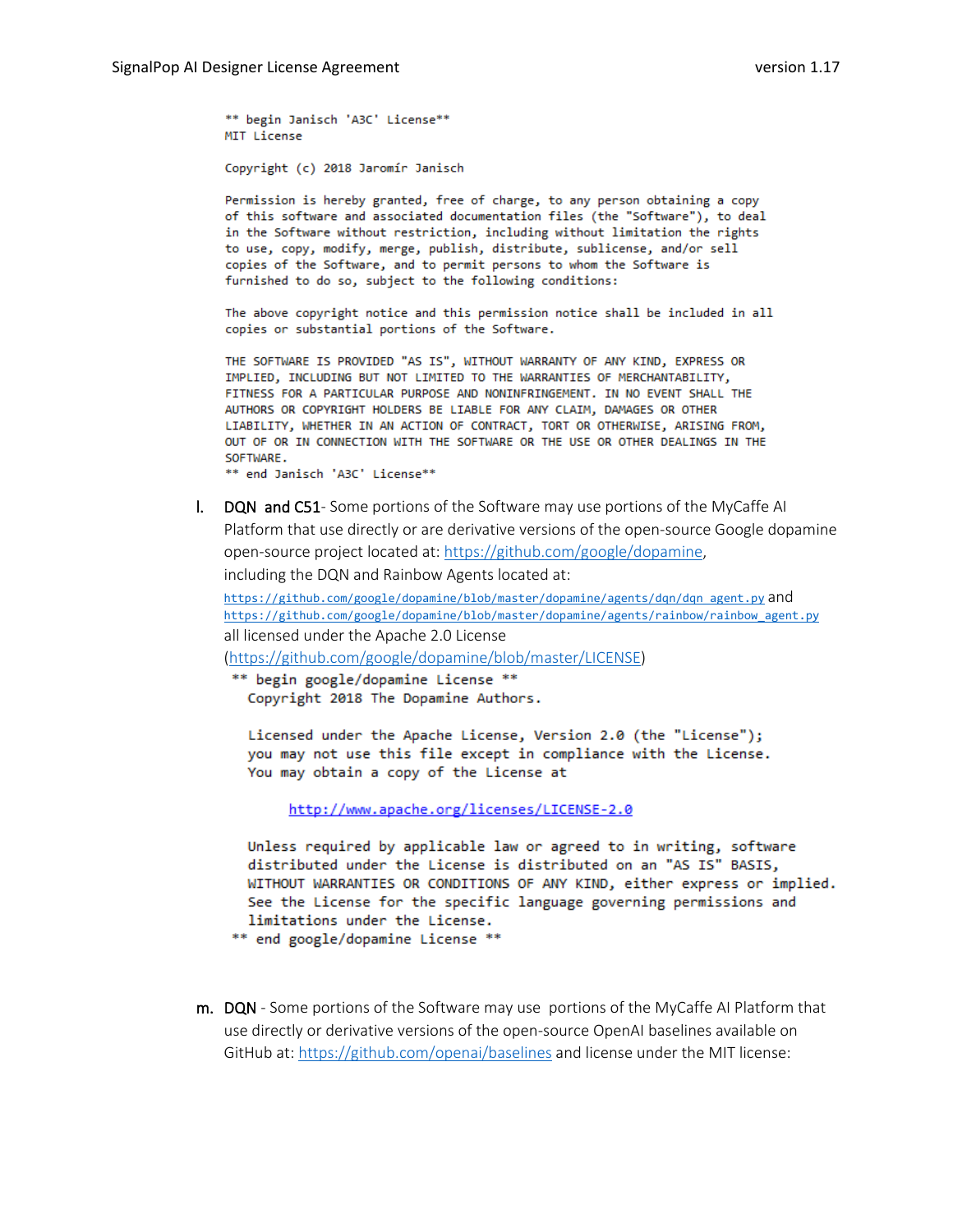\*\* begin OpenAI baselines License \*\* The MIT License Copyright (c) 2017 OpenAI (http://openai.com)

Permission is hereby granted, free of charge, to any person obtaining a copy of this software and associated documentation files (the "Software"), to deal in the Software without restriction, including without limitation the rights to use, copy, modify, merge, publish, distribute, sublicense, and/or sell copies of the Software, and to permit persons to whom the Software is furnished to do so, subject to the following conditions:

The above copyright notice and this permission notice shall be included in all copies or substantial portions of the Software.

THE SOFTWARE IS PROVIDED "AS IS", WITHOUT WARRANTY OF ANY KIND, EXPRESS OR IMPLIED, INCLUDING BUT NOT LIMITED TO THE WARRANTIES OF MERCHANTABILITY, FITNESS FOR A PARTICULAR PURPOSE AND NONINFRINGEMENT. IN NO EVENT SHALL THE AUTHORS OR COPYRIGHT HOLDERS BE LIABLE FOR ANY CLAIM, DAMAGES OR OTHER LIABILITY, WHETHER IN AN ACTION OF CONTRACT, TORT OR OTHERWISE, ARISING FROM, OUT OF OR IN CONNECTION WITH THE SOFTWARE OR THE USE OR OTHER DEALINGS IN THE SOFTWARE.

\*\* end OpenAI baselines License \*\*

n. NoisyNet - Some portions of the Software may use portions of the MyCaffe AI Platform that use or were inspired by the open-source Kaixhin/NoisyNet-A3C project available on GitHub at:<https://github.com/Kaixhin/NoisyNet-A3C> and license under the MIT license:

\*\* begin Kaixhin/NoisyNet-A3C License\*\* MIT License Copyright (c) 2017 Kai Arulkumaran

Permission is hereby granted, free of charge, to any person obtaining a copy of this software and associated documentation files (the "Software"), to deal in the Software without restriction, including without limitation the rights to use, copy, modify, merge, publish, distribute, sublicense, and/or sell copies of the Software, and to permit persons to whom the Software is furnished to do so, subject to the following conditions:

The above copyright notice and this permission notice shall be included in all copies or substantial portions of the Software.

THE SOFTWARE IS PROVIDED "AS IS", WITHOUT WARRANTY OF ANY KIND, EXPRESS OR IMPLIED, INCLUDING BUT NOT LIMITED TO THE WARRANTIES OF MERCHANTABILITY, FITNESS FOR A PARTICULAR PURPOSE AND NONINFRINGEMENT. IN NO EVENT SHALL THE AUTHORS OR COPYRIGHT HOLDERS BE LIABLE FOR ANY CLAIM, DAMAGES OR OTHER LIABILITY, WHETHER IN AN ACTION OF CONTRACT, TORT OR OTHERWISE, ARISING FROM, OUT OF OR IN CONNECTION WITH THE SOFTWARE OR THE USE OR OTHER DEALINGS IN THE SOFTWARE. \*\* end Kaixhin/NoisyNet-A3C License\*\*

o. C51 - Some portions of the Software may use portions of the MyCaffe AI Platform that use directly or derivative versions of the open-source flyyufelix/C51-DDQN-Keras project available on Github at: <https://github.com/flyyufelix/C51-DDQN-Keras> and licensed under the MIT license available at:

<https://github.com/flyyufelix/C51-DDQN-Keras/blob/master/LICENSE>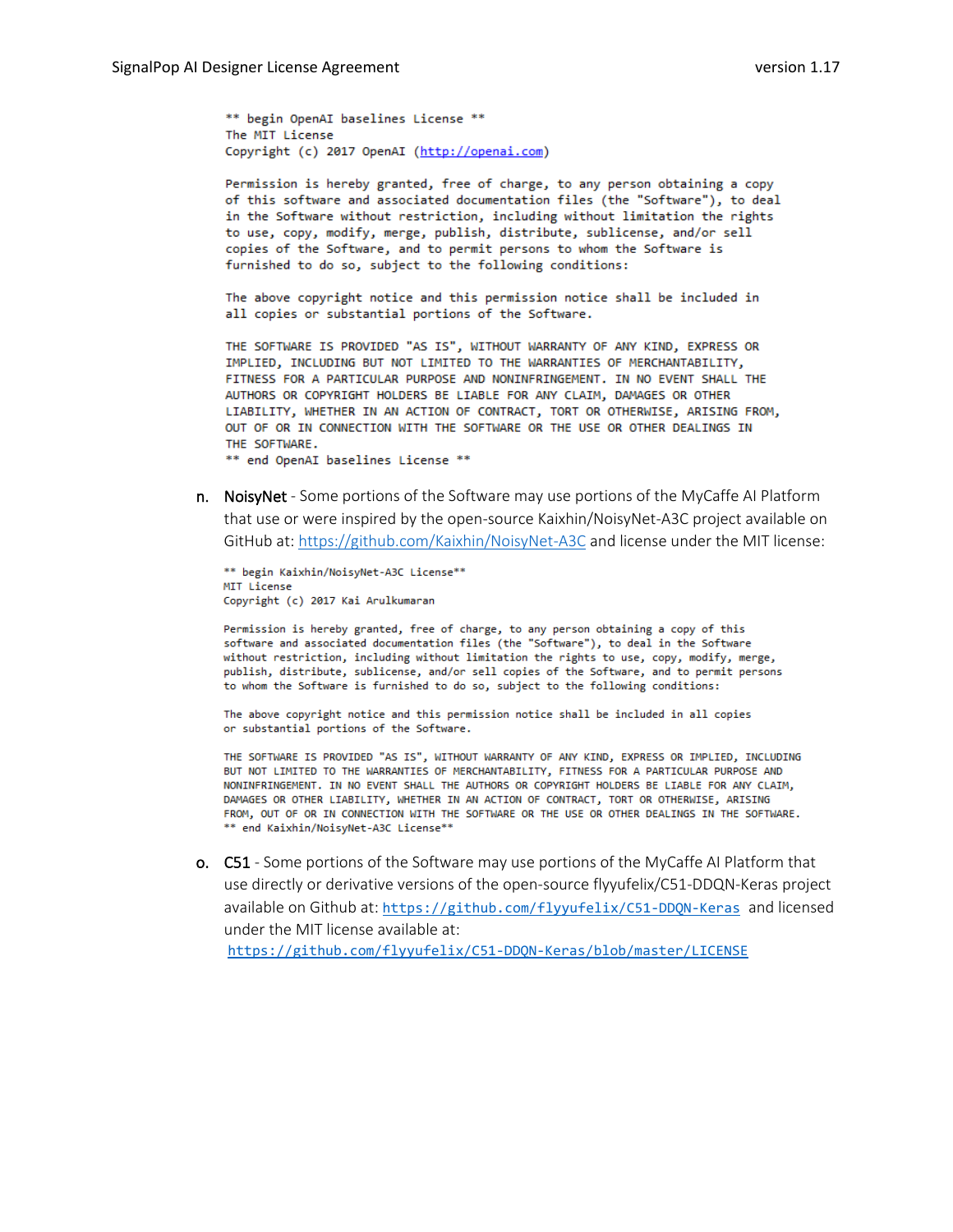```
** begin flyyufelix/C51-Keras License**
 MIT License
```
Copyright (c) 2017 Felix Yu

Permission is hereby granted, free of charge, to any person obtaining a copy of this software and associated documentation files (the "Software"), to deal in the Software without restriction, including without limitation the rights to use, copy, modify, merge, publish, distribute, sublicense, and/or sell copies of the Software, and to permit persons to whom the Software is furnished to do so, subject to the following conditions:

The above copyright notice and this permission notice shall be included in all copies or substantial portions of the Software.

THE SOFTWARE IS PROVIDED "AS IS", WITHOUT WARRANTY OF ANY KIND, EXPRESS OR IMPLIED, INCLUDING BUT NOT LIMITED TO THE WARRANTIES OF MERCHANTABILITY, FITNESS FOR A PARTICULAR PURPOSE AND NONINFRINGEMENT. IN NO EVENT SHALL THE AUTHORS OR COPYRIGHT HOLDERS BE LIABLE FOR ANY CLAIM, DAMAGES OR OTHER LIABILITY, WHETHER IN AN ACTION OF CONTRACT, TORT OR OTHERWISE, ARISING FROM, OUT OF OR IN CONNECTION WITH THE SOFTWARE OR THE USE OR OTHER DEALINGS IN THE SOFTWARE.

\*\* end flyyufelix/C51-Keras License\*\*

p. SSD – Some portions of the Software may use portions of the MyCaffe AI Platform that use directly or derivative version of the open-source weiliu89/caffe SSD project available on Github at: <https://github.com/weiliu89/caffe/tree/ssd> and licensed under the license available at: <https://github.com/weiliu89/caffe/blob/ssd/LICENSE>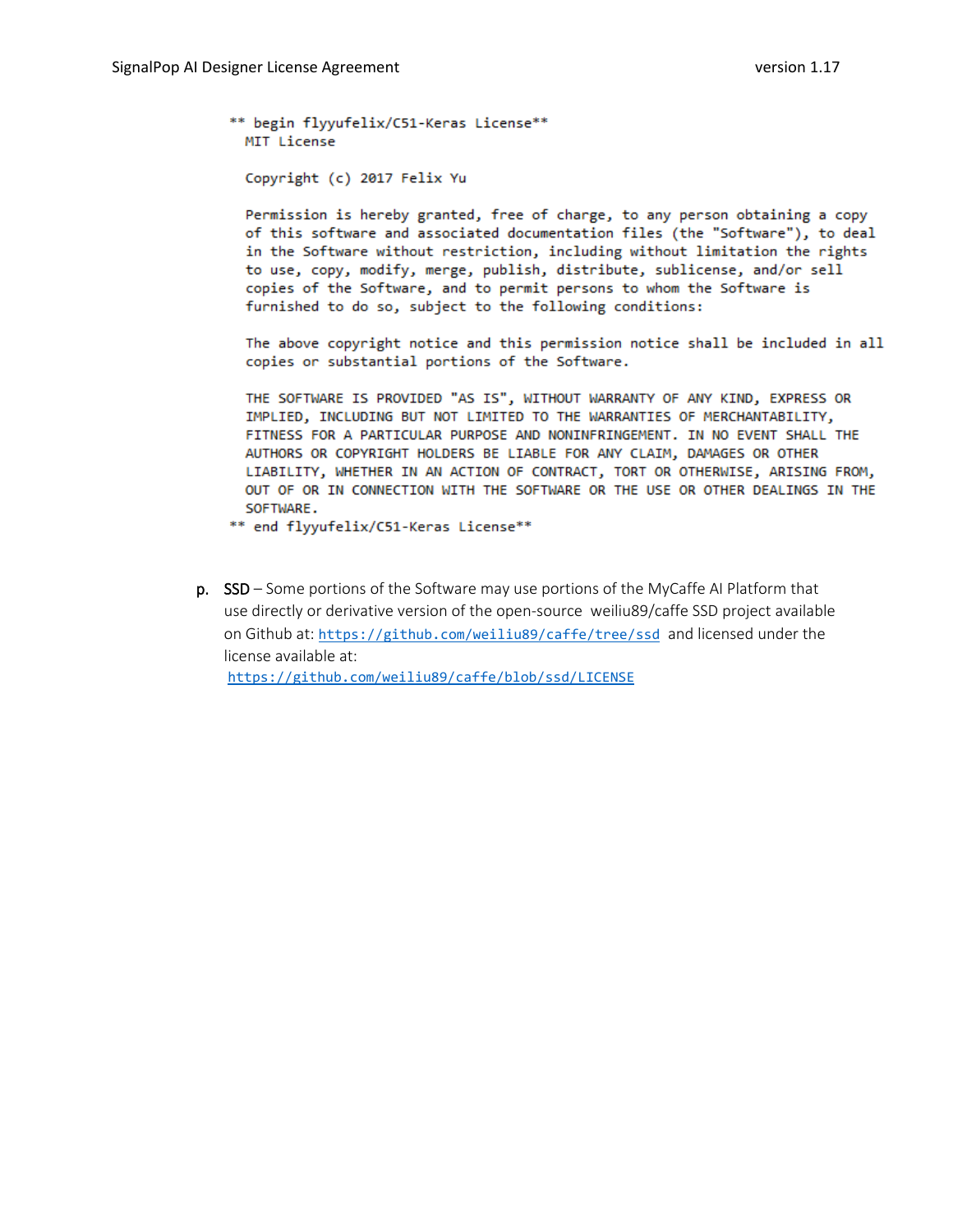\*\* begin weiliu89/caffe License \*\*

COPYRIGHT All new contributions compared to the original branch: Copyright (c) 2015, 2016 Wei Liu (UNC Chapel Hill), Dragomir Anguelov (Zoox), Dumitru Erhan (Google), Christian Szegedy (Google), Scott Reed (UMich Ann Arbor), Cheng-Yang Fu (UNC Chapel Hill), Alexander C. Berg (UNC Chapel Hill). All rights reserved. All contributions by the University of California:

Copyright (c) 2014, 2015, The Regents of the University of California (Regents) All rights reserved.

```
All other contributions:
Copyright (c) 2014, 2015, the respective contributors
All rights reserved.
```
Caffe uses a shared copyright model: each contributor holds copyright over their contributions to Caffe. The project versioning records all such contribution and copyright details. If a contributor wants to further mark their specific copyright on a particular contribution, they should indicate their copyright solely in the commit message of the change when it is committed.

#### LICENSE

Redistribution and use in source and binary forms, with or without modification, are permitted provided that the following conditions are met:

- 1. Redistributions of source code must retain the above copyright notice, this list of conditions and the following disclaimer.
- 2. Redistributions in binary form must reproduce the above copyright notice, this list of conditions and the following disclaimer in the documentation and/or other materials provided with the distribution.

THIS SOFTWARE IS PROVIDED BY THE COPYRIGHT HOLDERS AND CONTRIBUTORS "AS IS" AND ANY EXPRESS OR IMPLIED WARRANTIES, INCLUDING, BUT NOT LIMITED TO, THE IMPLIED WARRANTIES OF MERCHANTABILITY AND FITNESS FOR A PARTICULAR PURPOSE ARE DISCLAIMED. IN NO EVENT SHALL THE COPYRIGHT OWNER OR CONTRIBUTORS BE LIABLE FOR ANY DIRECT, INDIRECT, INCIDENTAL, SPECIAL, EXEMPLARY, OR CONSEQUENTIAL DAMAGES (INCLUDING, BUT NOT LIMITED TO, PROCUREMENT OF SUBSTITUTE GOODS OR SERVICES; LOSS OF USE, DATA, OR PROFITS; OR BUSINESS INTERRUPTION) HOWEVER CAUSED AND ON ANY THEORY OF LIABILITY, WHETHER IN CONTRACT, STRICT LIABILITY, OR TORT (INCLUDING NEGLIGENCE OR OTHERWISE) ARISING IN ANY WAY OUT OF THE USE OF THIS SOFTWARE, EVEN IF ADVISED OF THE POSSIBILITY OF SUCH DAMAGE.

#### **CONTRIBUTION AGREEMENT**

```
By contributing to the BVLC/caffe repository through pull-request, comment,
 or otherwise, the contributor releases their content to the
 license and copyright terms herein.
** end weiliu89/caffe License **
```
q. Fast-RCNN Some portions of the Software may use portions of the MyCaffe AI Platform that use directly or derivative version of the open-source rbgirschick\fast-rcnn SSD project available on Github at: <https://github.com/rbgirshick/fast-rcnn>and licensed under the MIT license available at: <https://github.com/rbgirshick/fast-rcnn/blob/master/LICENSE>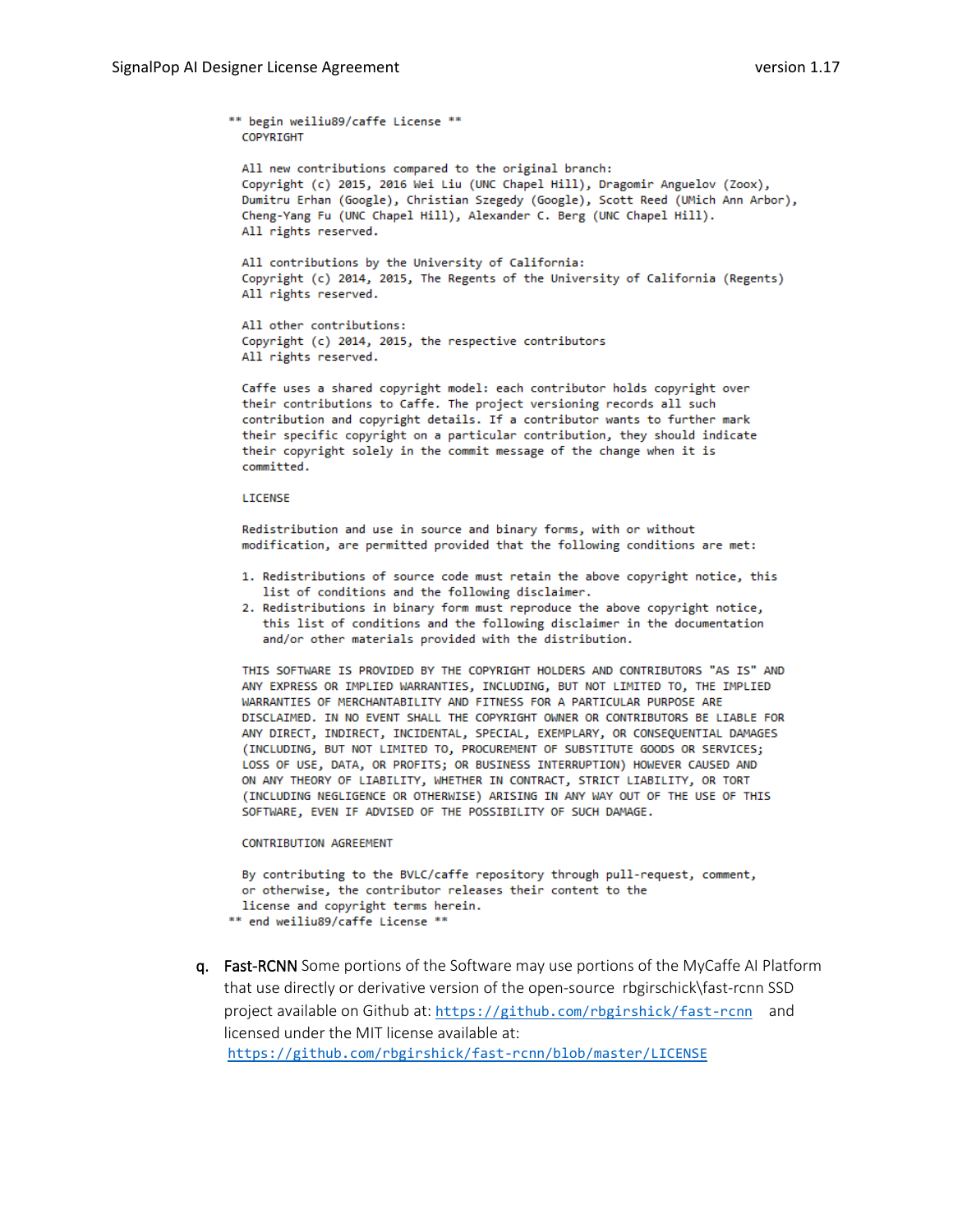\*\* start rbgirshick/fast-rcnn License \*\*Fast R-CNN Copyright (c) Microsoft Corporation

- All rights reserved.
- MIT License

Permission is hereby granted, free of charge, to any person obtaining a copy of this software and associated documentation files (the "Software"), to deal in the Software without restriction, including without limitation the rights to use, copy, modify, merge, publish, distribute, sublicense, and/or sell copies of the Software, and to permit persons to whom the Software is furnished to do so, subject to the following conditions:

The above copyright notice and this permission notice shall be included in all copies or substantial portions of the Software.

THE SOFTWARE IS PROVIDED \*AS IS\*, WITHOUT WARRANTY OF ANY KIND, EXPRESS OR IMPLIED, INCLUDING BUT NOT LIMITED TO THE WARRANTIES OF MERCHANTABILITY, FITNESS FOR A PARTICULAR PURPOSE AND NONINFRINGEMENT. IN NO EVENT SHALL THE AUTHORS OR COPYRIGHT HOLDERS BE LIABLE FOR ANY CLAIM, DAMAGES OR OTHER LIABILITY, WHETHER IN AN ACTION OF CONTRACT, TORT OR OTHERWISE, ARISING FROM, OUT OF OR IN CONNECTION WITH THE SOFTWARE OR THE USE OR OTHER DEALINGS IN THE SOFTWARE.

\*\* end rbgirshick/fast-rccn License \*\*

r. AleControl, ALE and SDL – The ATARI Gym uses the AleControl, which uses the ale interface DLL which uses SDL. The AleControl and ale interface DLL are both available on GitHub [https://github.com/MyCaffe/AleControl.](https://github.com/MyCaffe/AleControl) The ale interface DLL is a modified version of the Arcade-Learning-Envrionment (ALE) by mgbellemare and available on GitHub at [https://github.com/mgbellemare/Arcade-Learning-Environment.](https://github.com/mgbellemare/Arcade-Learning-Environment)  The ALE is based off the Stella project by The Stella Team, which is available on GitHub at [https://github.com/stella-emu/stella.](https://github.com/stella-emu/stella) The ale interface DLL, ALE and Stella all use the Simple DirectMedia Layer (SDL), which is available at [http://www.libsdl.org/.](http://www.libsdl.org/) The ATARI Gym uses several ATARI game ROM's made available by OpenAI at [https://github.com/openai/atari-py/tree/master/atari\\_py/atari\\_roms.](https://github.com/openai/atari-py/tree/master/atari_py/atari_roms) The copyright and licenses for each of these pieces are as follows: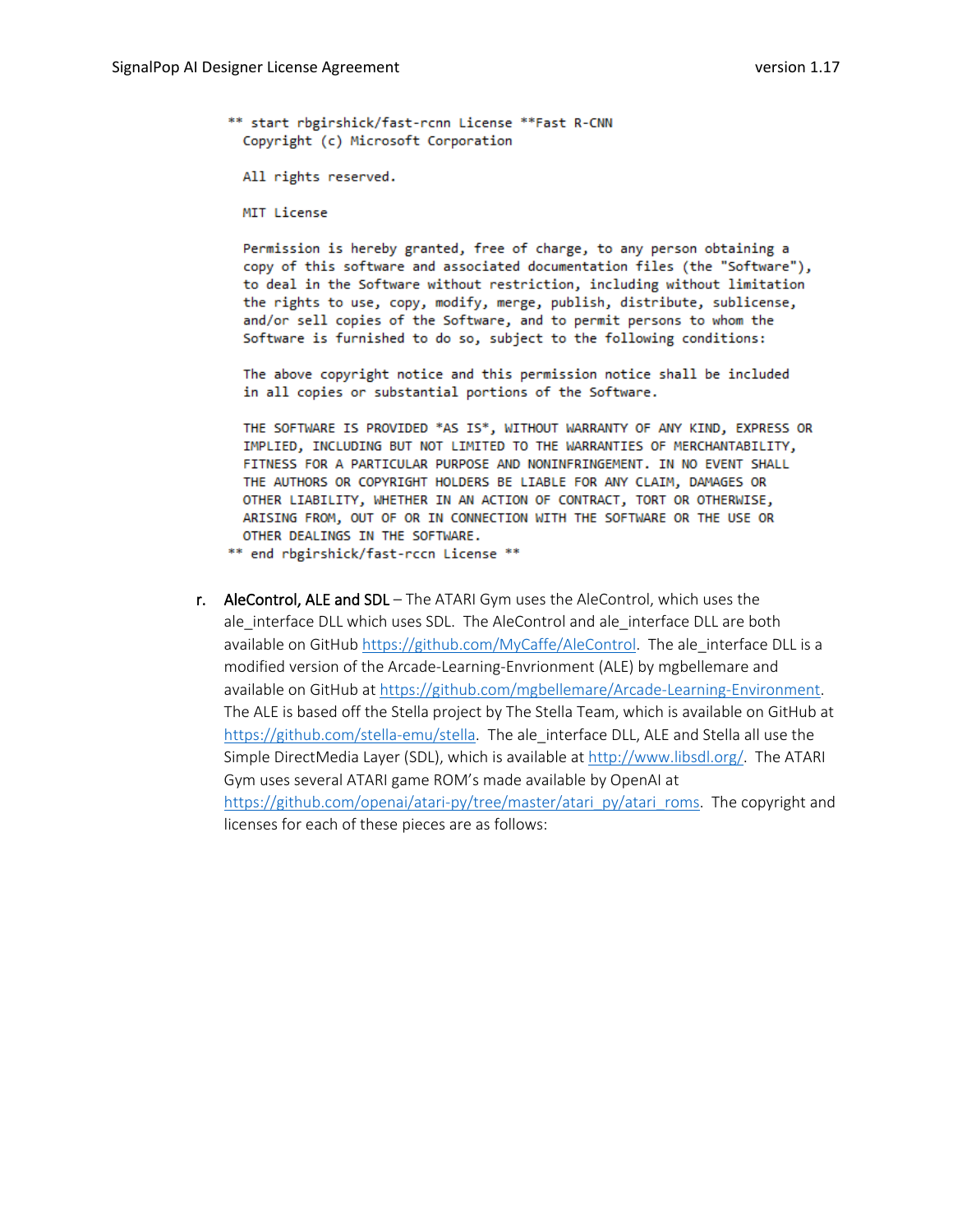The AleControl is Copyright (C) 2018 SignalPop LLC and licensed under the Apache 2.0 License (http://www.apache.org/licenses/) and made available on GitHub at https://github.com/MyCaffe/AleControl and also on NuGet at https://www.nuget.org/packages?q=AleControl

The AleControl uses the Windows 64-bit ale interface.dll, which was built from source code from the open-source 'mgbellemare/Arcade-Learning-Envrionment' is licensed under the GNU GPL License with Copyright (C) 1995-2012 Bradford W. Mott, Stephen Anthony and the Stella Team, and Copyright (C) 2009-2012 Yavar Naddaf, Marc G. Bellemare, Joel Veness and the Artificial Intelligence Laboratory at the University of Alberta, and Copyright (C) 2018 SignalPop LLC for slight modifications.

The open-source 'mgbellemare/Arcade-Learning-Envronment' available on GitHub at https://github.com/mgbellemare/Arcade-Learning-Environment (based on the Stella open-source project) is licensed under the GNU GPL License at https://raw.githubusercontent.com/mgbellemare/Arcade-Learning-Environment/master/License.txt with Copyright (C) 1995-2012 Bradford W. Mott, Stephen Anthony and the Stella Team, and Copyright (C) 2009-2012 Yavar Naddaf, Marc G. Bellemare, Joel Veness and the Artificial Intelligence Laboratory at the University of Alberta https://github.com/mgbellemare/Arcade-Learning-Environment/blob/master/Copyright.txt

The open-source Stella project is available on Github at https://github.com/stella-emu/stella and is licensed under the GNU GPL License at https://github.com/stella-emu/stella/blob/master/License.txt with Copyright (C) 1995-2012 Bradford W. Mott, Stephen Anthony and the Stella Team

The Stella project, Arcade-Learning-Enviornment and the ale interface.dll use the SDL runtime envrionment. The Simple DirectMedia Layer (SDL for short) is a cross-platform library designed to make it easy to write multi-media software, such as games and emulators. The Simple DirectMedia Layer library source code is available from: http://www.libsdl.org/ This library is distributed under the terms of the GNU LGPL license: http://www.gnu.org/copyleft/lesser.html

The ATARI roms, provided by OpenAI, are made avaiable on Github at https://github.com/openai/atari-py/tree/master/atari py/atari roms are distributed under the GNU GPL License at https://github.com/openai/atari-py/blob/master/License.txt

- s. LockBitmap Some portions of the Software may use portions of the MyCaffe AI Platform that use the LockBitmap.cs file provided by Van Maisuradze, From 'Work with Bitmaps Faster in C#' from Code Project at: https://www.codeproject.com/Tips/240428/Work-with-Bitmaps-Faster-in-Csharp-3 and used under The Code Project Open License (CPOL) 1.02 [\(https://www.codeproject.com/info/cpol10.aspx\)](https://www.codeproject.com/info/cpol10.aspx).
- t. Some portions of the Software may use portions of the MyCaffe AI Platform that use the WAVReader.cs and WAVWriter.cs files were inspired by the WAVReader provided with the Spectogram Generation in SampleTagger found on Code Project at [https://www.codeproject.com/Articles/806042/Spectrogram-generation-in-](https://www.codeproject.com/Articles/806042/Spectrogram-generation-in-SampleTagger)[SampleTagger](https://www.codeproject.com/Articles/806042/Spectrogram-generation-in-SampleTagger) and distributed under The Code Project Open License (CPOL) 1.02 [\(https://www.codeproject.com/info/cpol10.aspx\)](https://www.codeproject.com/info/cpol10.aspx)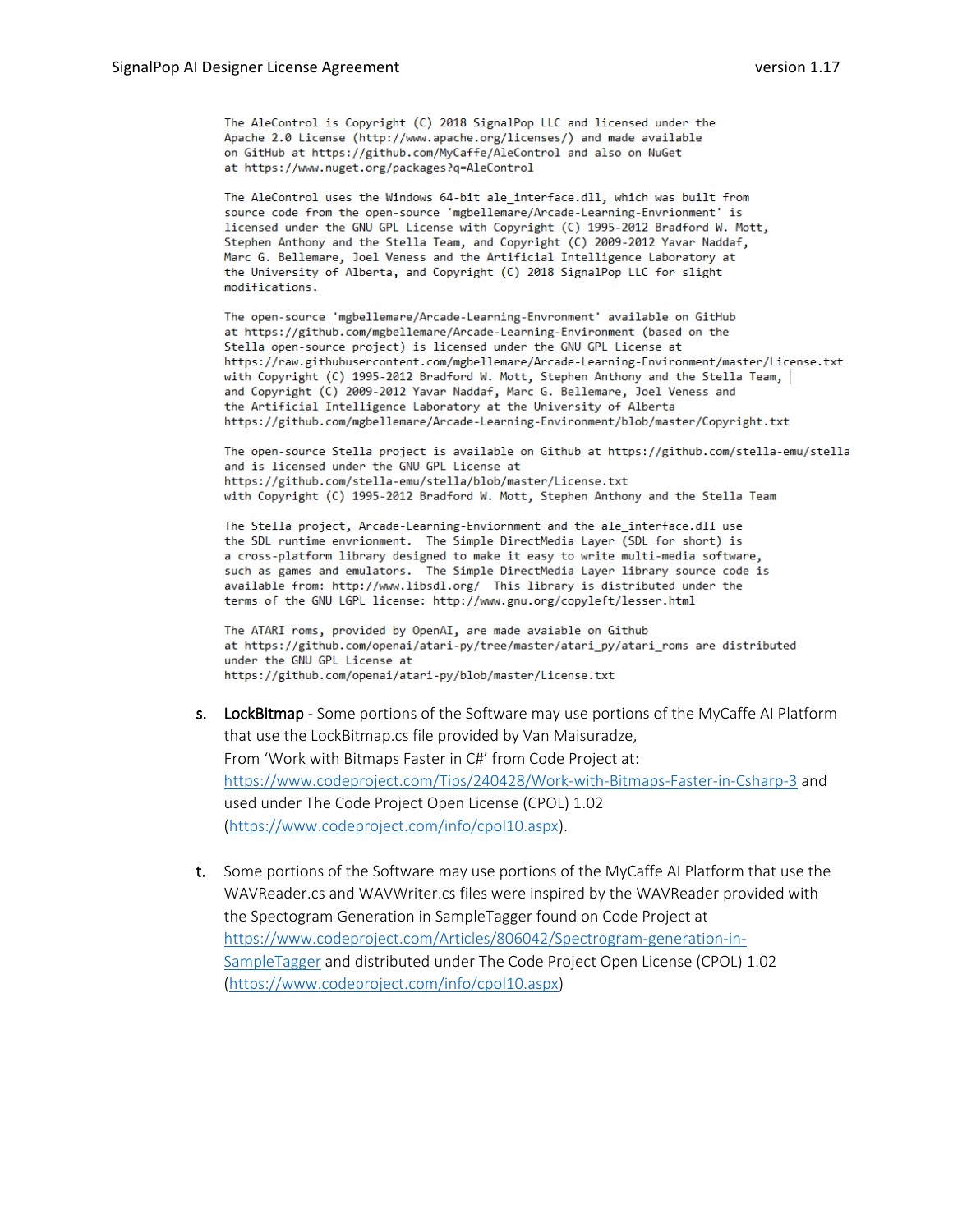u. Char-RNN - Some portions of the Software may use portions of the MyCaffe AI Platform that were re-written using or were inspired by the open-source Char-RNN implementation from adepierre located at <https://github.com/adepierre/caffe-char-rnn> and licensed under the MIT License (bottom of [https://github.com/adepierre/caffe-char](https://github.com/adepierre/caffe-char-rnn/blob/master/README.md)[rnn/blob/master/README.md\)](https://github.com/adepierre/caffe-char-rnn/blob/master/README.md), MIT License from [https://en.wikipedia.org/wiki/MIT\\_License:](https://en.wikipedia.org/wiki/MIT_License) \*\* begin adepierre 'Char-RNN' MIT License\*\* Copyright (c) 2017 adepierre

Permission is hereby granted, free of charge, to any person obtaining a copy of this software and associated documentation files (the "Software"), to deal in the Software without restriction, including without limitation the rights to use, copy, modify, merge, publish, distribute, sublicense, and/or sell copies of the Software, and to permit persons to whom the Software is furnished to do so, subject to the following conditions:

The above copyright notice and this permission notice shall be included in all copies or substantial portions of the Software.

THE SOFTWARE IS PROVIDED "AS IS", WITHOUT WARRANTY OF ANY KIND, EXPRESS OR IMPLIED, INCLUDING BUT NOT LIMITED TO THE WARRANTIES OF MERCHANTABILITY, FITNESS FOR A PARTICULAR PURPOSE AND NONINFRINGEMENT. IN NO EVENT SHALL THE AUTHORS OR COPYRIGHT HOLDERS BE LIABLE FOR ANY CLAIM, DAMAGES OR OTHER LIABILITY, WHETHER IN AN ACTION OF CONTRACT, TORT OR OTHERWISE, ARISING FROM, OUT OF OR IN CONNECTION WITH THE SOFTWARE OR THE USE OR OTHER DEALINGS IN THE SOFTWARE.

\*\* end adepierre 'Char-RNN' MIT License\*\*

v. Through the MyCaffe.converter.onnx component, the Software may indirectly uses the OnnxControl which is used under the Apache 2.0 license [\(https://github.com/MyCaffe/OnnxControl/blob/master/LICENSE\)](https://github.com/MyCaffe/OnnxControl/blob/master/LICENSE). The OnnxControl is a C# component that uses the onnx.proto3 and onnx-operators-proto3 files made available by the ONNX project Contributors located at [https://onnx.ai](https://onnx.ai/) under the MIT license shown below and available at: [https://github.com/onnx/onnx/blob/master/LICENSE.](https://github.com/onnx/onnx/blob/master/LICENSE)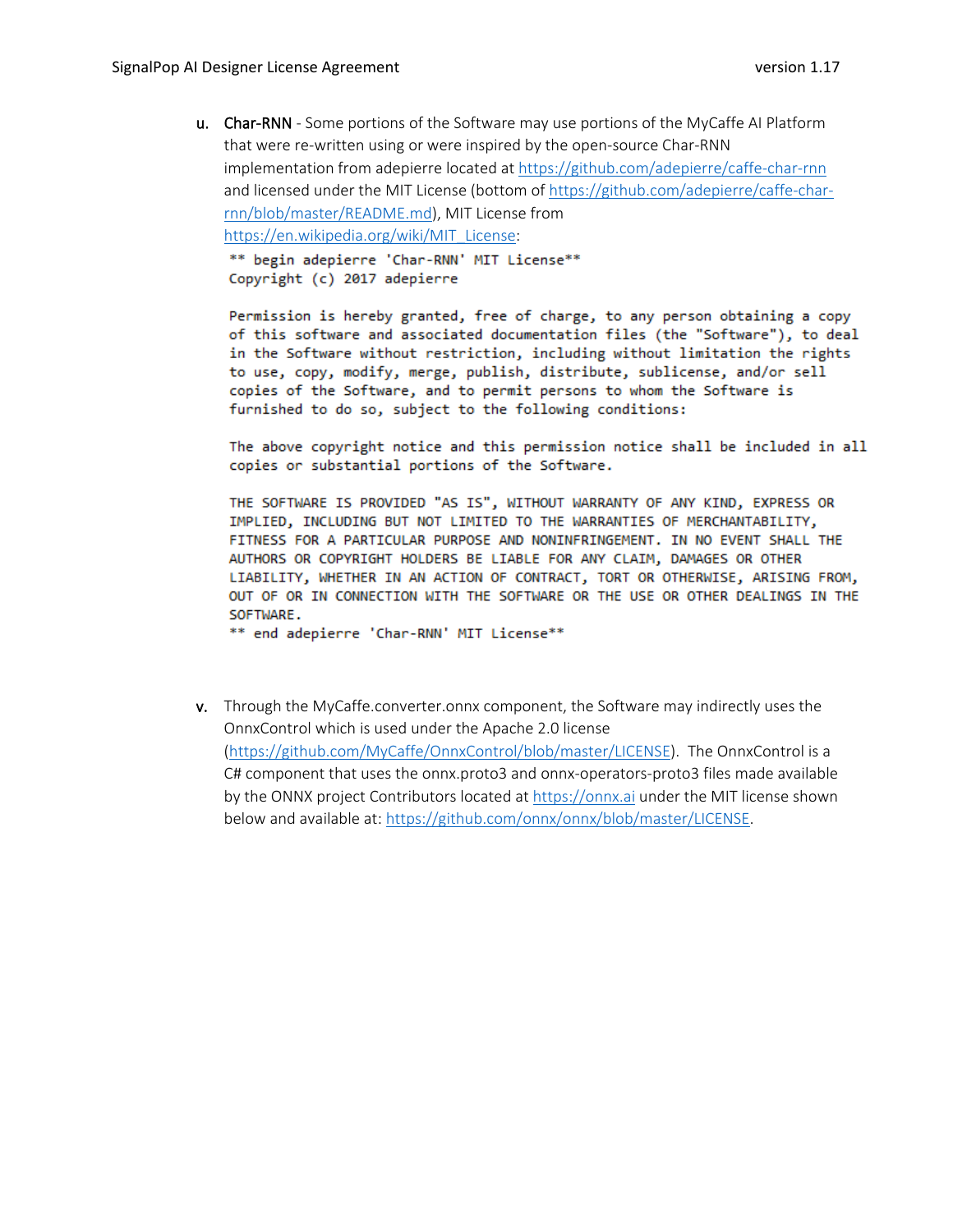\*\* begin ONNX license \*\*

MIT License

Copyright (c) ONNX Project Contributors All rights reserved.

Permission is hereby granted, free of charge, to any person obtaining a copy of this software and associated documentation files (the "Software"), to deal in the Software without restriction, including without limitation the rights to use, copy, modify, merge, publish, distribute, sublicense, and/or sell copies of the Software, and to permit persons to whom the Software is furnished to do so, subject to the following conditions:

The above copyright notice and this permission notice shall be included in all copies or substantial portions of the Software.

THE SOFTWARE IS PROVIDED "AS IS", WITHOUT WARRANTY OF ANY KIND, EXPRESS OR IMPLIED, INCLUDING BUT NOT LIMITED TO THE WARRANTIES OF MERCHANTABILITY, FITNESS FOR A PARTICULAR PURPOSE AND NONINFRINGEMENT. IN NO EVENT SHALL THE AUTHORS OR COPYRIGHT HOLDERS BE LIABLE FOR ANY CLAIM, DAMAGES OR OTHER LIABILITY, WHETHER IN AN ACTION OF CONTRACT, TORT OR OTHERWISE, ARISING FROM, OUT OF OR IN CONNECTION WITH THE SOFTWARE OR THE USE OR OTHER DEALINGS IN THE SOFTWARE.

w. Portions of the LSTMAttention and Attention layers may use portions of or were inspired by the open source project mashawy/Seq2SeqLearn Github project by Mohamed Ashmawy available at https://github.com/mashmawy/Seq2SeqLearn and distributed under the MIT license.

<sup>\*\*</sup> end ONNX license \*\*